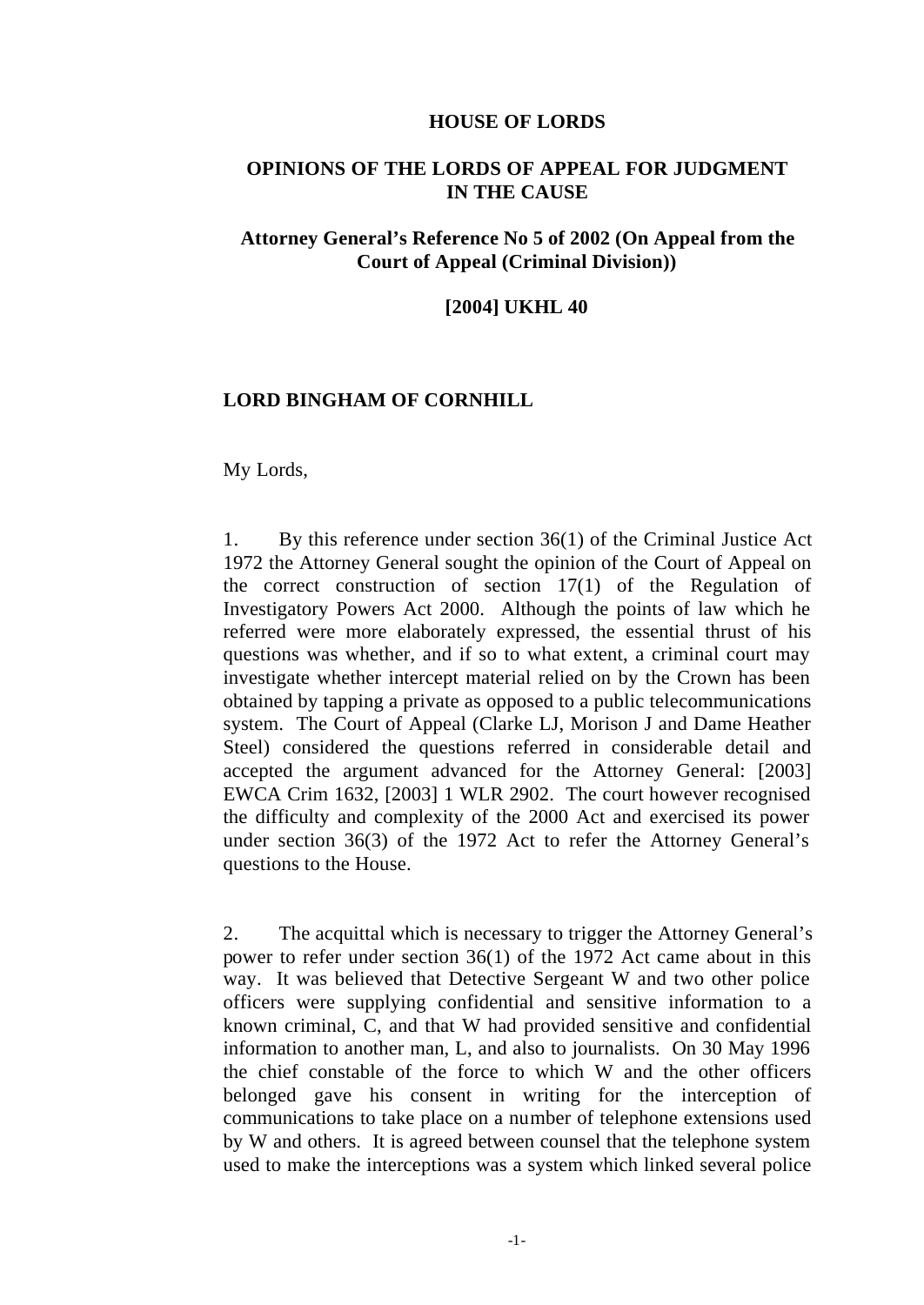stations and which comprised several Private Automated Branch Exchanges linked together via BT Megastream lines, which were component parts of the public telecommunications system operated by BT under licence from the Secretary of State pursuant to section 9 of the Telecommunications Act 1984. The equipment used to carry out the interception was a system known as "Dial Up" which worked in the following way. A telephone call received on or made from the telephones in question activated the interception equipment. The interception equipment created a duplicate call which was relayed through a BT telephone line to another police station where equipment capable of recording the calls had been installed. The telephone calls were thus monitored and recorded.

3. The product of this interception confirmed the suspicion that W was supplying information of a confidential and sensitive nature to persons who had no entitlement to receive it. The interception continued until 21 June 1997 and the three officers and C were prosecuted in reliance on the material thus obtained. An indictment was preferred, charging all the defendants (in count 1) with conspiring to commit misconduct in a public office. Additional counts alleging misconduct in public office were laid against W alone.

4. The prosecution case at trial was that the interceptions had taken place within a private telecommunications system, and it served evidence on the defence before the trial to prove that fact. The defence case was that the interception had taken place on a public telecommunications system. At the trial in May 2002, before the prosecution evidence had been called, the defence submitted that section 17 of the 2000 Act prevented any investigation into the circumstances of the interception and, in particular, into whether the interception had taken place on the public side of the telecommunications system. Having heard argument, the judge ruled that section 17 prevented the defence from asserting that the interception had taken place on the public side of the system, although it did not prevent the prosecution from adducing evidence that it had taken place on the private side. The defence then submitted that the judge should exclude the prosecution evidence that the interception had taken place within a private telecommunications system under section 78 of the Police and Criminal Evidence Act 1984, since it would not be fair to admit that evidence and shut out the defence case that it had taken place on the public side of such a system. To this submission the judge acceded. This obliged the prosecution to offer no evidence, with the result that W and his codefendants were acquitted on the judge's direction.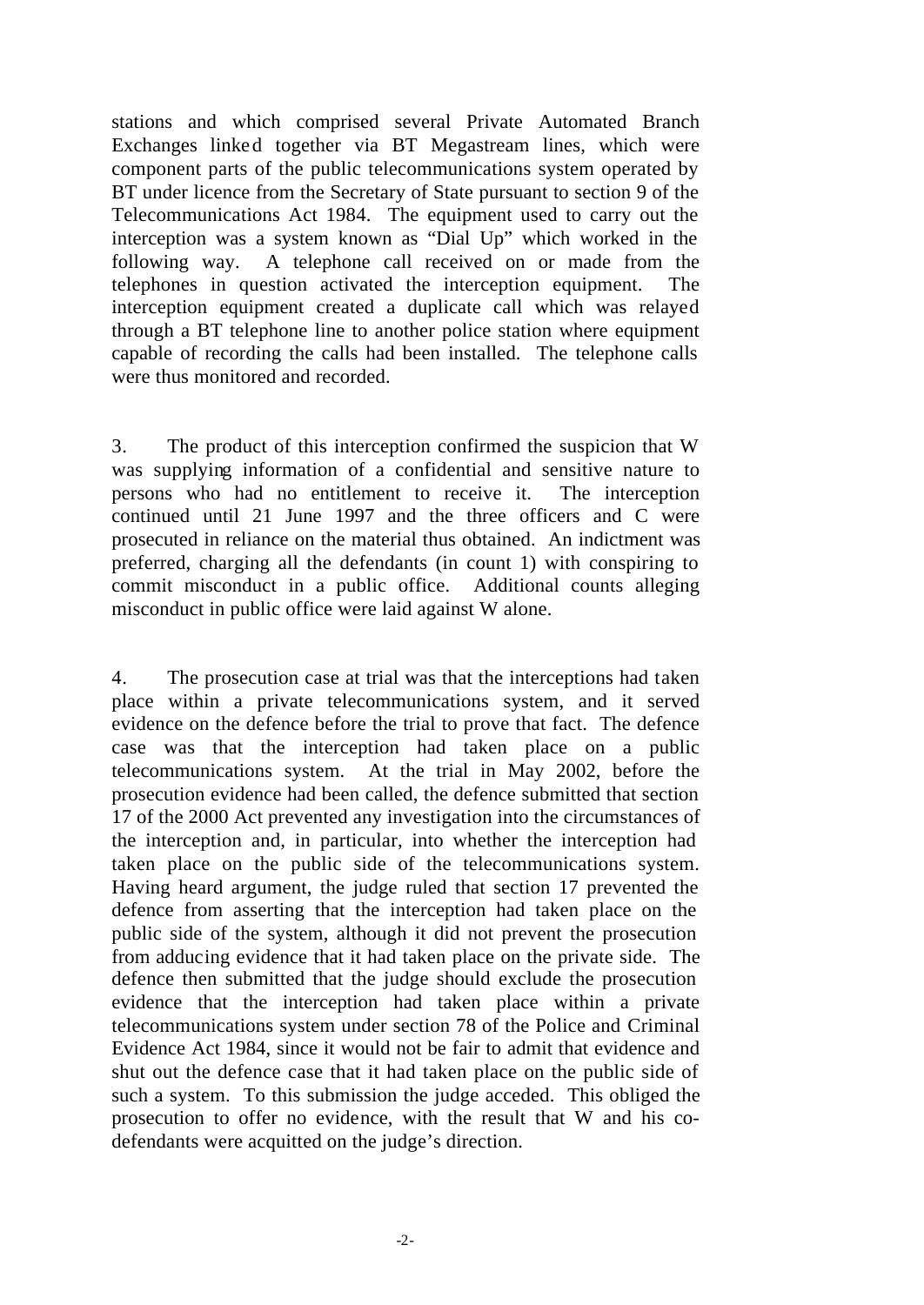5. It is unnecessary to trace the history of official interception in the United Kingdom before 1985, which is uncontroversial and has been summarised on other occasions: see, for example, *R v Preston* [1994] 2 AC 130, 142, 147-148; *R v P* [2002] 1 AC 146, 155-157; *The Interception of Communications in the United Kingdom* (Cmnd 9438, 1985). It is enough to draw attention to four features of the practice as it then existed. First, telephones had for many years been tapped, and mail intercepted, pursuant to warrants issued by an appropriate secretary of state. Secondly, in cases culminating in criminal prosecution the tap or intercept was used for purposes of preventing and detecting crime, and not for the purpose of prosecuting culprits: the product of the tap or intercept was not relied on as evidence. Thirdly, there was no rule of law or practice which rendered inadmissible in criminal proceedings the product of any unofficial or private eavesdropping activity. While a trial judge might exclude such evidence in the exercise of his overriding discretion to ensure the fairness of a trial, he would not in the absence of special circumstances have been at all likely to do so. Fourthly, the process of interception, by whatever means, official or unofficial, of communications, whether public or private, was wholly unregulated by statute.

6. It was this last feature of the prevailing practice which led the European Court of Human Rights to hold, in the context of warranted police tapping of Mr Malone's telephone, that the interference with his right to privacy which the facts disclosed was not, as required by article 8 of the European Convention, "in accordance with the law": *Malone v United Kingdom* (1984) 7 EHRR 14. This adverse finding obliged the United Kingdom under articles 1 and 46 of the Convention to secure the protection of article 8 rights to all within its jurisdiction and to abide by the judgment. This it sought to do by enacting the Interception of Communications Act 1985. It is unnecessary for present purposes to cite the detailed provisions of that Act, but certain cardinal features of it should be noted. First, the United Kingdom did not respond to the adverse decision in *Malone* by enacting a comprehensive scheme to regulate the whole field of interception. The scheme embodied in the 1985 Act was directed to interception which was or should have been warranted, such as Mr Malone had successfully challenged. Thus section 1 of the Act made it an offence to intercept, intentionally, a communication in the course of its transmission by post or by means of a public telecommunication system (subject to an exception in section 1(3)), but the Act did not address interception otherwise than within the post or such a system. Secondly, the Act preserved the existing practice for issuing interception warrants by an appropriate secretary of state. The practice was very greatly formalised, and detailed provisions were made to govern the issue, form, contents, duration and effect of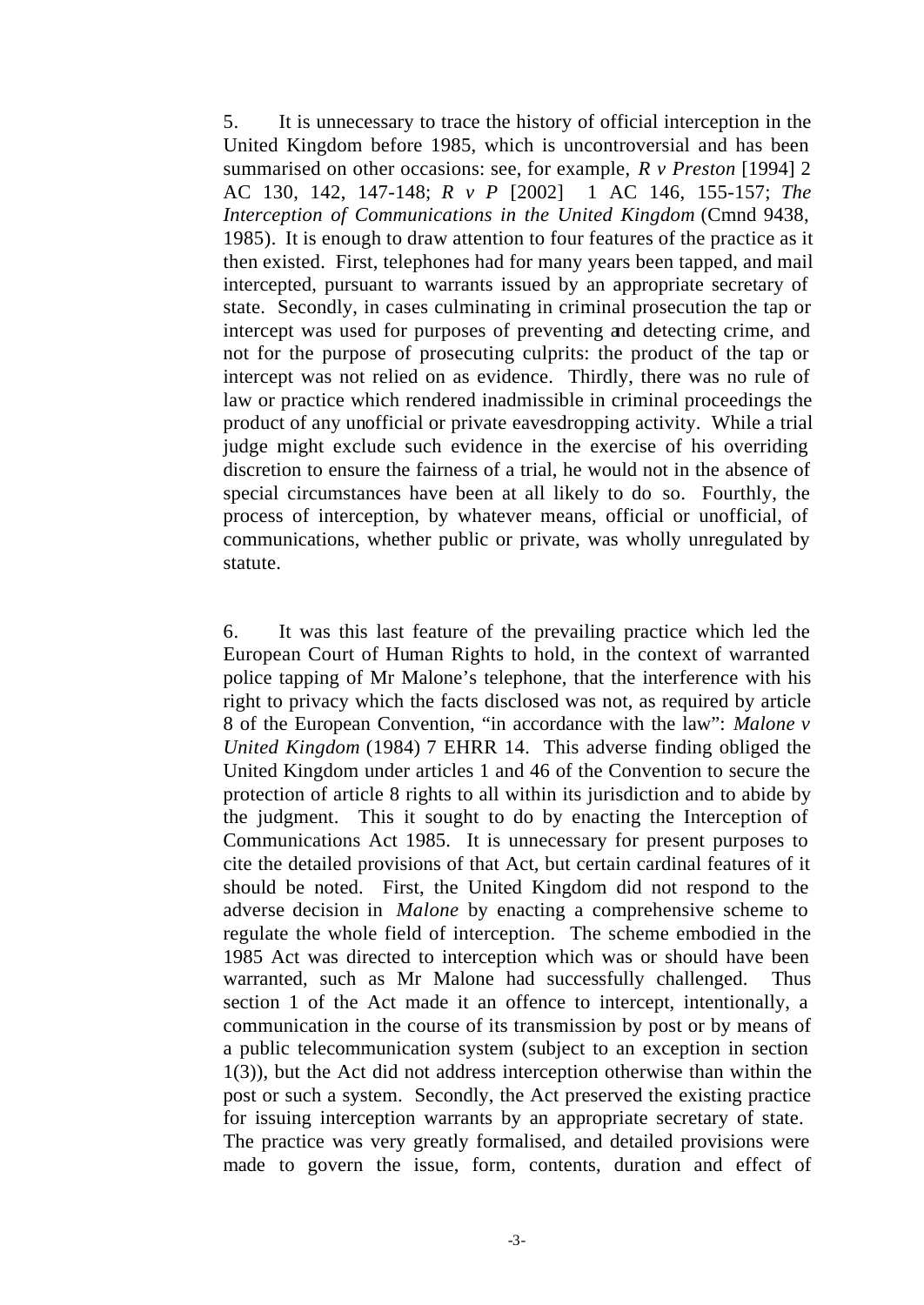warrants, to provide for access to a tribunal to resolve complaints and to provide for retrospective judicial invigilation of the new practice. But it was a reform of the old warrant regime in order to comply with the Strasbourg decision, not the establishment of a new regime. Thirdly, it remained the rule that, in the context of criminal activity, interception was to be an instrument of prevention and detection, not an instrument of prosecution. This was made clear by section  $2(2)(b)$  of the Act which, in the criminal field, empowered a secretary of state to issue a warrant only if he judged it to be necessary "for the purpose of preventing or detecting serious crime", and by section 6(3) which required destruction of the interception product as soon as its retention was no longer necessary for that purpose. Fourthly, the Act was drafted in terms plainly intended to preclude any forensic enquiry into any aspect of the procedure of applying for  $\alpha$  giving effect to warrants. This was made clear by section 9 of the Act, the terms of which must be quoted. As enacted, the section read:

"9.-(1) In any proceedings before any court or tribunal no evidence shall be adduced and no question in crossexamination shall be asked which (in either case) tends to suggest -

- (a) that an offence under section 1 above has been or is to be committed by any of the persons mentioned in subsection (2) below; or
- (b) that a warrant has been or is to be issued to any of those persons.
- (2) The persons referred to in subsection (1) above are
	- (a) any person holding office under the Crown;
	- (b) the Post Office and any person engaged in the business of the Post Office; and
	- (c) any public telecommunications operator and any person engaged in the running of a public telecommunication system.
- (3) Subsection (1) above does not apply
	- (a) in relation to proceedings for a relevant offence or proceedings before the Tribunal; or
	- (b) where the evidence is adduced or the question in cross-examination is asked for the purpose of establishing the fairness or unfairness of a dismissal on grounds of an offence under section 1 above or of conduct from which such an offence might be inferred;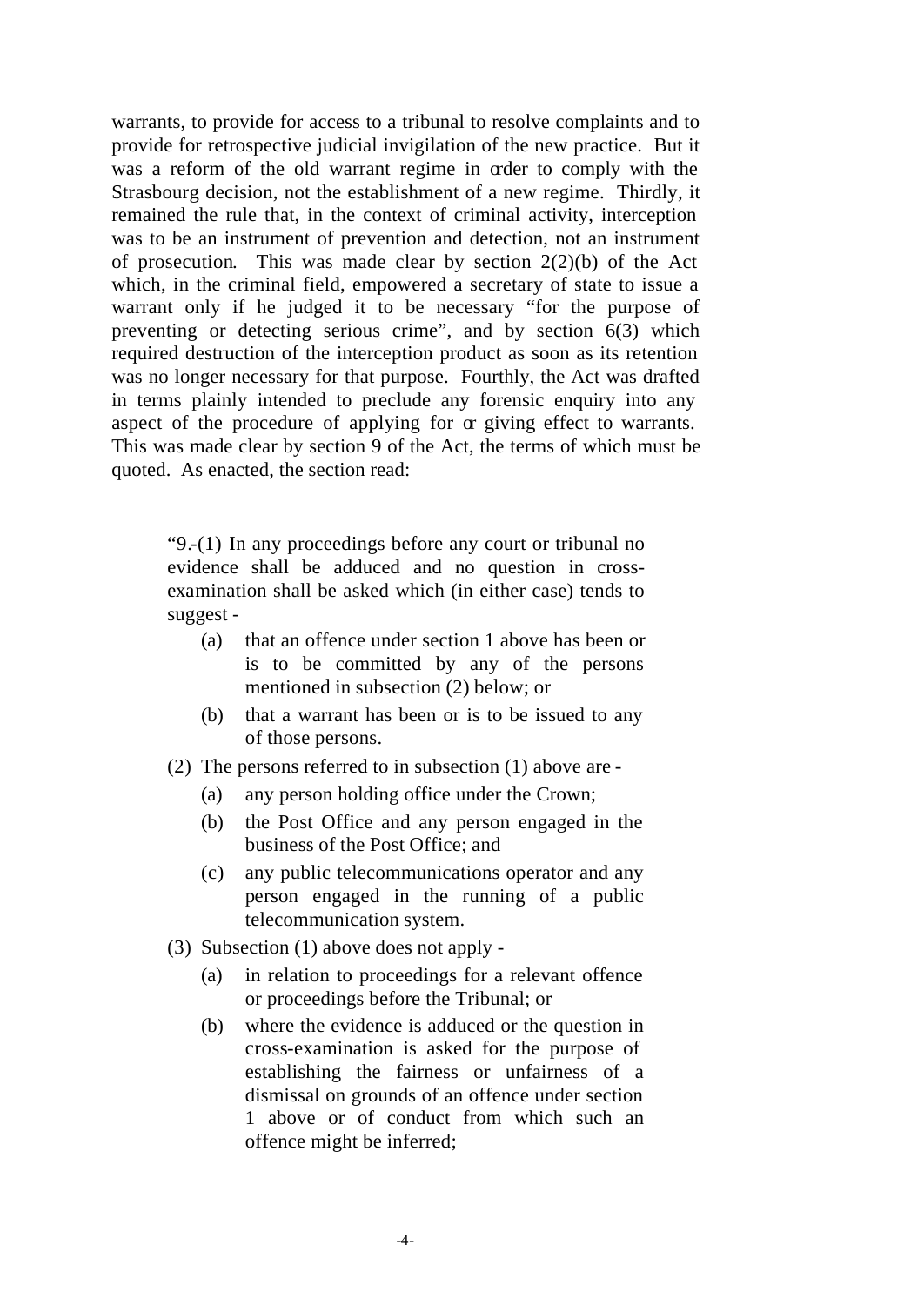and paragraph (a) of that subsection does not apply where a person has been convicted of the offence under that section.

- (4) In this section 'relevant offence' means
	- (a) an offence under section 1 above or under section 45 of the Telegraph Act 1863, section 20 of the Telegraph Act 1868, section 58 of the Post Office Act 1953 or section 45 of the 1984 Act;
	- (b) an offence under section 1 or 2 of the Official Secrets Act 1911 relating to any sketch, plan, model, article, note, document or information which tends to suggest as mentioned in subsection (1) above;
	- (c) perjury committed in the course of proceedings for a relevant offence;
	- (d) attempting or conspiring to commit, or aiding, abetting counselling or procuring the commission of, an offence falling within any of the preceding paragraphs; and
	- (e) contempt of court committed in the course of, or in relation to, proceedings for a relevant offence."

The prohibition in subsection (1) applied both to interception which had been duly warranted and to interception which should have been duly warranted but had not, if in either case any person within subsection (2) had been involved. The obvious purpose of this prohibition was to preserve the secrecy of what had, to be effective, to be a covert operation.

7. These last two features of the regime established by the 1985 Act have been judicially recognised on a number of occasions: see, for example, *R v Preston* [1994] 2 AC 130, 143-144, 167-168, 170; *Morgans v Director of Public Prosecutions* [2001] 1 AC 315, 321, 337- 339; *R v Sargent* [2001] UKHL 54, [2003] 1 AC 347, para 28; *R v P* [2002] 1 AC 146, 163-164. As Lord Hobhouse of Woodborough said in the last cited case, page 164,

" … the dominant principle guiding the interpretation of the provisions of the [1985] Act was the policy of preserving the secrecy of the surveillance operations to which the Act applied and, to that end, preventing as far as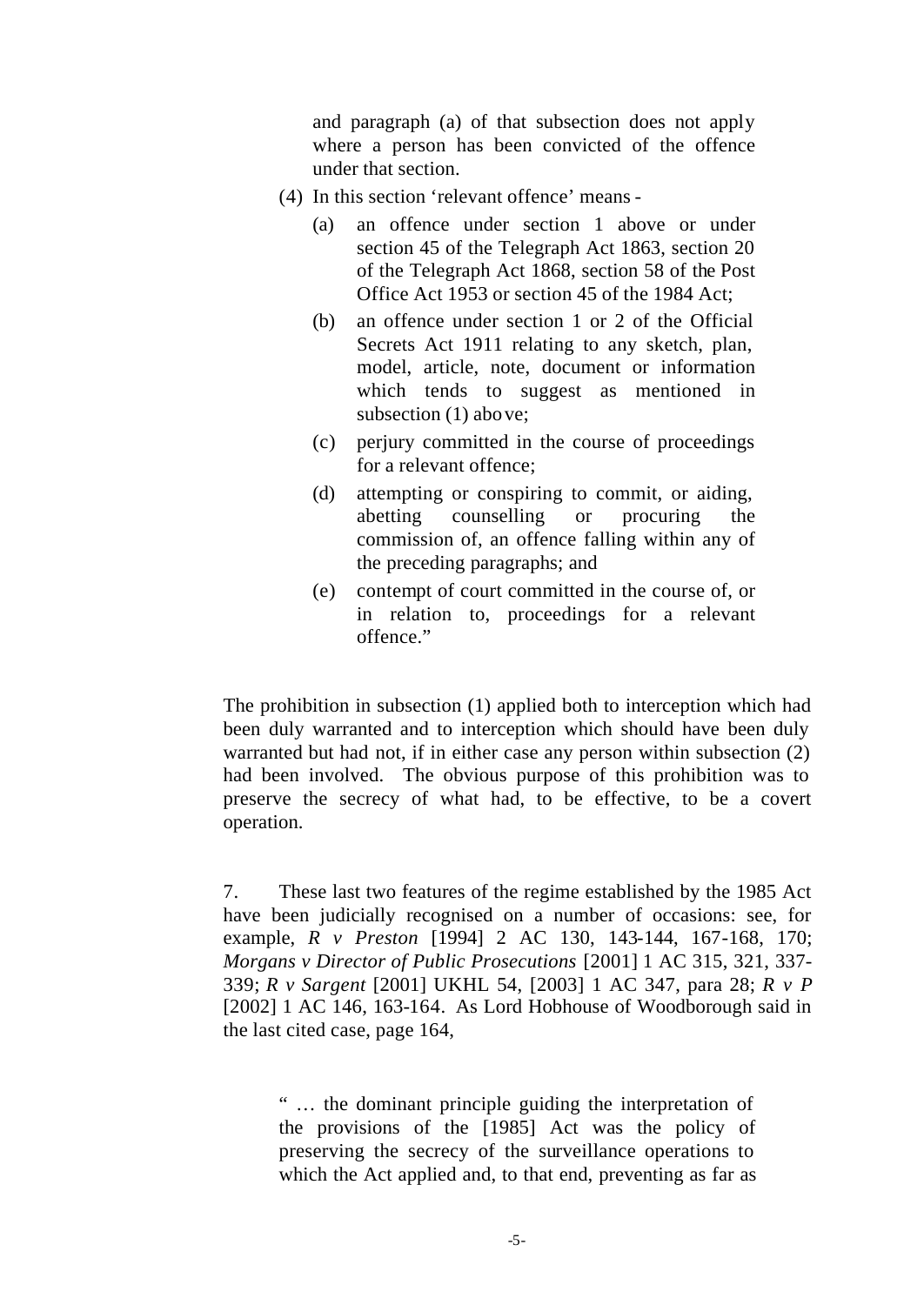possible any evidence relating to such operations ever reaching the public domain".

He added, pages 165-166:

"In this country it is, in the judgment of the Government, the necessity to have a fully effective interception system which creates the necessity for secrecy and consequently the need to keep the evidence of it out of the public domain. But where secrecy is not required, the necessity is that all relevant and probative evidence be available to assist in the apprehension and conviction of criminals and to ensure that their trial is fair. The latter necessity exists in both cases but in the former case it is trumped by the greater necessity for secrecy, as the speeches in *R v Preston* [1994] 2 AC 130 explain".

8. Following enactment of the 1985 Act, the courts were more than once called upon to consider whether evidence on which it was sought to rely was the product of interception of a public or private telecommunications system: see *R v Ahmed* (Court of Appeal, 29 March 1994, unreported); *R v Effik* [1995] 1 AC 309, 314. The focus of the enquiry in the latter of these cases is shown by the ruling of Lord Oliver of Aylmerton, with which all members of the committee agreed (page 317):

"Once again, one sees the emphasis on the duty of the person running the public system and the transmission through that system.

My Lords, in the light of these statutory provisions, I do not, for my part, entertain any doubt that the trial judge was right in concluding that the Geemarc cordless telephone used by Miss Sumer was a privately run system. The apparatus was clearly not 'comprised in' the public British Telecommunications system although it was connected to it by means of the socket at which, on the judges' finding, that system ended. A communication through a telecommunication system consists of a series of electronic impulses and what was actually intercepted by the use of the police officers' radio receiver consisted of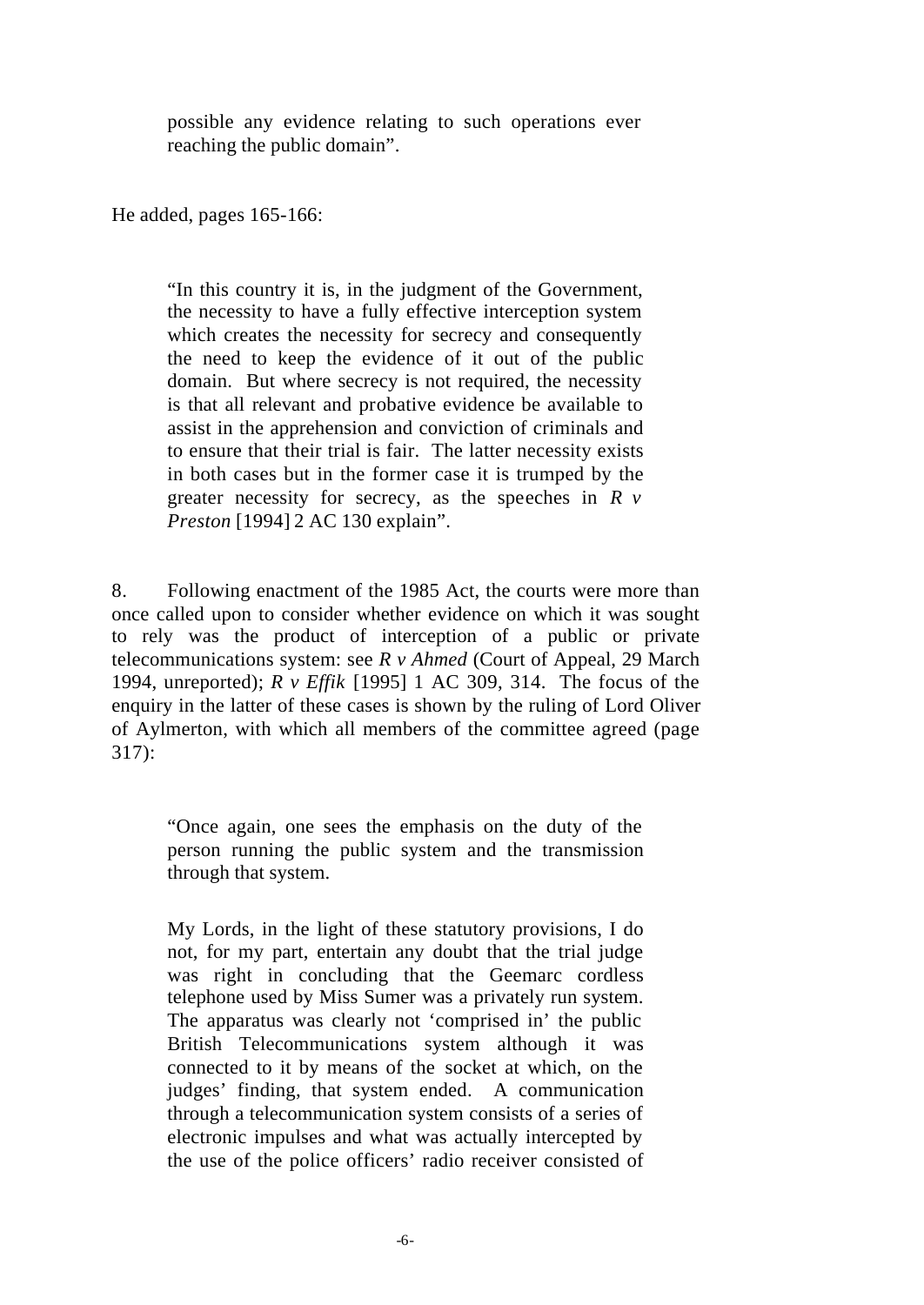the impulses transmitted between the base unit and the handset, both of which formed part of a telecommunication system 'run' by Miss Sumer (Act of 1983, section 4(2)) but formed no part of the public telecommunication system run by British Telecommunications."

In none of these cases does it appear to have been suggested that the enquiry whether the system was public or private was one which should not, or could not, be carried out.

9. The United Kingdom suffered a further reverse in the European Court of Human Rights in *Halford v United Kingdom* (1997) 24 EHRR 523. On this occasion the successful challenge related not to warranted interception of a public telecommunications system but to unwarranted interception by the police of a senior police officer's office telephone. But the outcome was very much the same. It was held that the interception, being wholly unregulated by statute, was not "in accordance with the law" and was thus an interference with the officer's article  $8(1)$  right not saved by article  $8(2)$ . Thus the need for statutory intervention again arose, this time of unwarranted interception. It might, no doubt, have been decided to introduce a measure designed simply to provide the statutory regulation which had been found to be lacking in *Halford*. But the years since 1985 had been a time of rapid technological advance in the telecommunications field, and had moreover seen a proliferation of commercial service providers in the postal and telecommunications field which had formerly been the preserve of public monopoly providers. So the decision was made to introduce a measure, which became the 2000 Act, covering (in Chapter I) the whole field of interception, and also regulating other forms of surveillance. Chapter I was drafted to apply to postal as well as telecommunications services; to public as well as private systems; to interception requiring the issue of a warrant as well as interception not requiring such a warrant; to warrants requiring to be certified and warrants not requiring certification; to interception outside the United Kingdom as well as within it; to civil remedies as well as criminal liability. The draftsman faced a daunting task. If, however, as Lord Mustill suggested in *R v Preston* [1994] 2 AC 130, 148, the 1985 Act was a "short but difficult statute", the 2000 Act is both longer and even more perplexing. The trial judge and the Court of Appeal found it difficult to construe the provisions of the Act with confidence, and the House has experienced the same difficulty.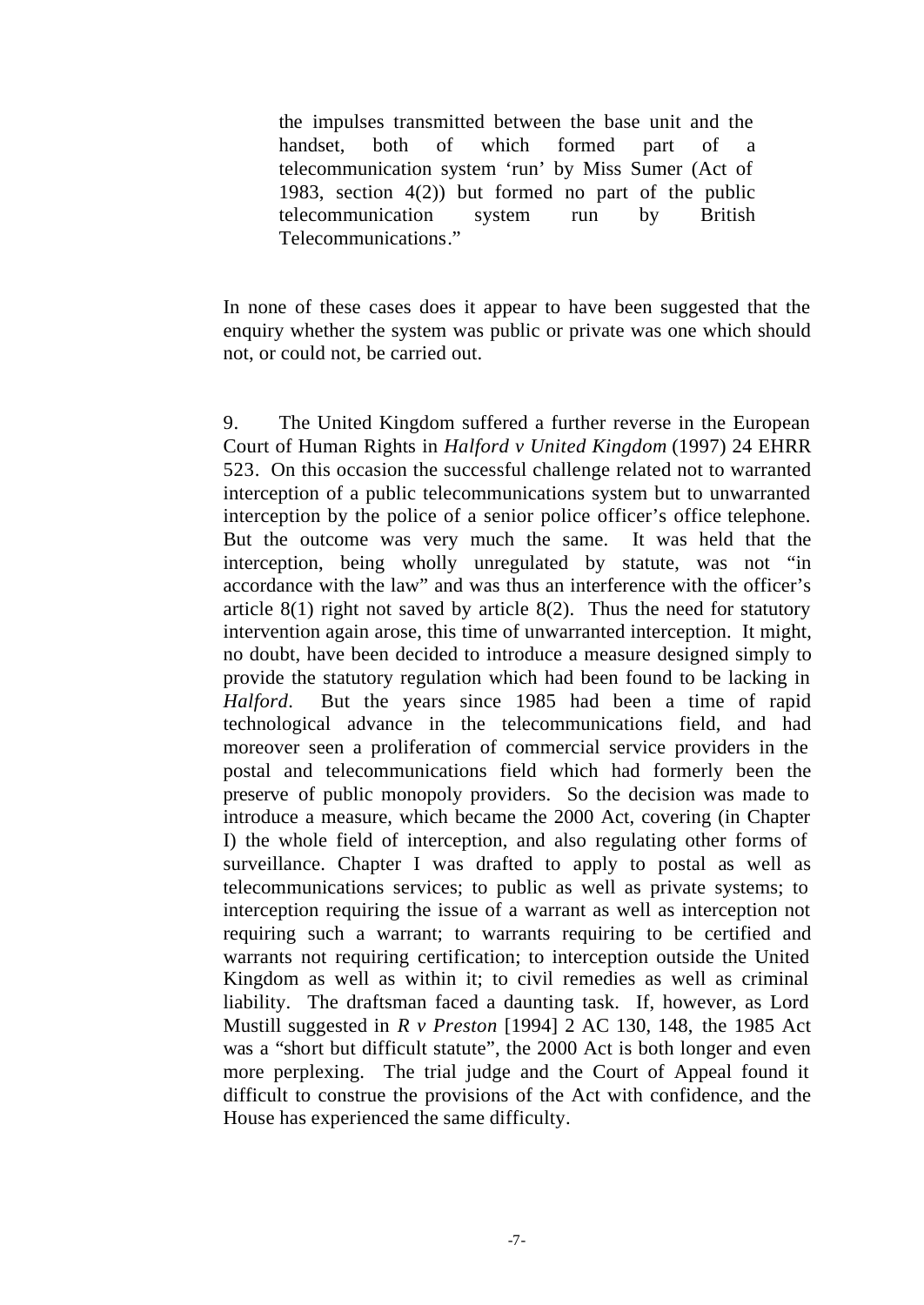10. In seeking to overcome these problems, it is in my opinion helpful to begin by recognising the objects which, as I think plainly, Parliament was seeking to achieve in Chapter 1 of this Act. First of all, it was seeking to make good the deficiency identified in *Halford* by regulating the tapping of private telephones. It did not do so by prohibiting such interception altogether. The European Court in *Halford* had not held such a prohibition to be necessary: see paragraph 49 of its judgment. But it was necessary that such interception by a public authority should be regulated by law, and it was also necessary for the subject of such interception, if it was unjustified, to have a civil remedy. This was provided by section 1(3) of the Act, which read:

"(3) Any interception of a communication which is carried out at any place in the United Kingdom by, or with the express or implied consent of, a person having the right to control the operation or the use of a private telecommunication system shall be actionable at the suit or instance of the sender or recipient, or intended recipient, of the communication if it is without lawful authority and is either -

- (a) an interception of that communication in the course of its transmission by means of that private system; or
- (b) an interception of that communication in the course of its transmission, by means of a public telecommunication system, to or from apparatus comprised in that private telecommunication system."

11. Secondly, and for present purposes less importantly, the 2000 Act attempted to provide for past and continuing technological advance in the telecommunications field. Whereas the 1985 Act had offered no definition of interception, the 2000 Act did so in section 2(2).

12. Thirdly, the 2000 Act made express provision for private as well as public service providers. This was evidenced by use of the expressions, defined in section 2(1), "postal service", "public postal service", "private telecommunication system", "public telecommunications service" and "public telecommunication system."

13. Fourthly, sections 5-11 and 15 of the 2000 Act preserved all the essential features of the regime established by the 1985 Act for the issue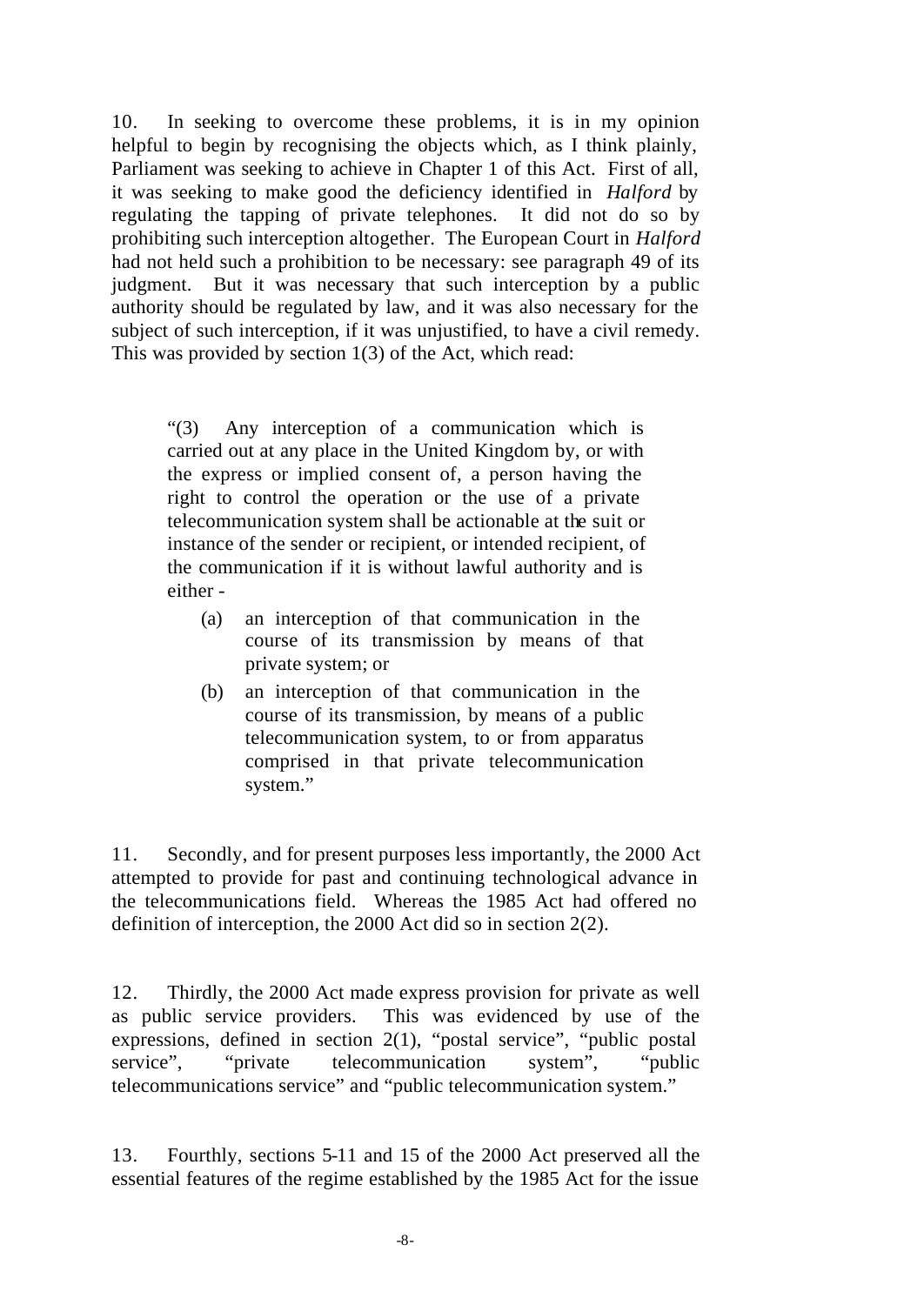of warrants by a secretary of state. Section 65 established a Tribunal with greatly enlarged jurisdiction as compared with that established under the 1985 Act, but the new Tribunal was still to have jurisdiction to entertain complaints about conduct for or in connection with the interception of communications in the course of their transmission by means of a postal service or telecommunication system. There was still to be a judicial invigilator of the interception process: section 57 of the 2000 Act.

14. There are three further points, all of them negative, but all of them in my opinion very important, which should guide the construction of the 2000 Act. First, there is nothing whatever which suggests an intention to depart from the principle that the issue of warrants by a secretary of state and all matters pertaining to such warrants should not be the subject of enquiry in the course of a criminal trial. Secondly, there was nothing in the 2000 Act, nor in the consultation paper which preceded it (*Interception of Communications in the United Kingdom,* Cm 4368, 1999), nor in the Hansard references to which the House was referred, which questioned or threw doubt on the decisions in *R v Ahmed* and *R v Effik* (see paragraph 8 above) in which the court had examined whether an interception had been made within a public or a private system. Since the 2000 Act was passed, there have been further Court of Appeal decisions in which the same enquiry has been conducted: *R v Allan* [2001] EWCA Crim 1027 (6 April 2001, unreported); *R v Goodman* [2002] EWCA Crim 903 (4 March 2002, unreported). Thirdly, there is nothing in the 2000 Act or in any other materials the House has been shown to suggest a parliamentary intention to render inadmissible as evidence in criminal proceedings any material which had previously been admissible, save to the extent explained in paragraph 20 below. As already shown, the United Kingdom practice has been to exclude the product of warranted interception from the public domain and thus to preclude its use as evidence. But this has been a policy choice, not a requirement compelled by the Convention, and other countries have made a different policy choice. Article 8(2) of the European Convention permits necessary and proportionate interference with the right guaranteed in article 8(1) if in accordance with the law and if in the interests of national security, public safety, the economic well-being of the country, the prevention of disorder or crime, the protection of health or morals or the protection of the rights and freedoms of others. Save where necessary to preserve the security of warranted interception, there is no reason why it should have been sought to exclude the product of any lawful interception where relevant as evidence in any case whether civil or criminal.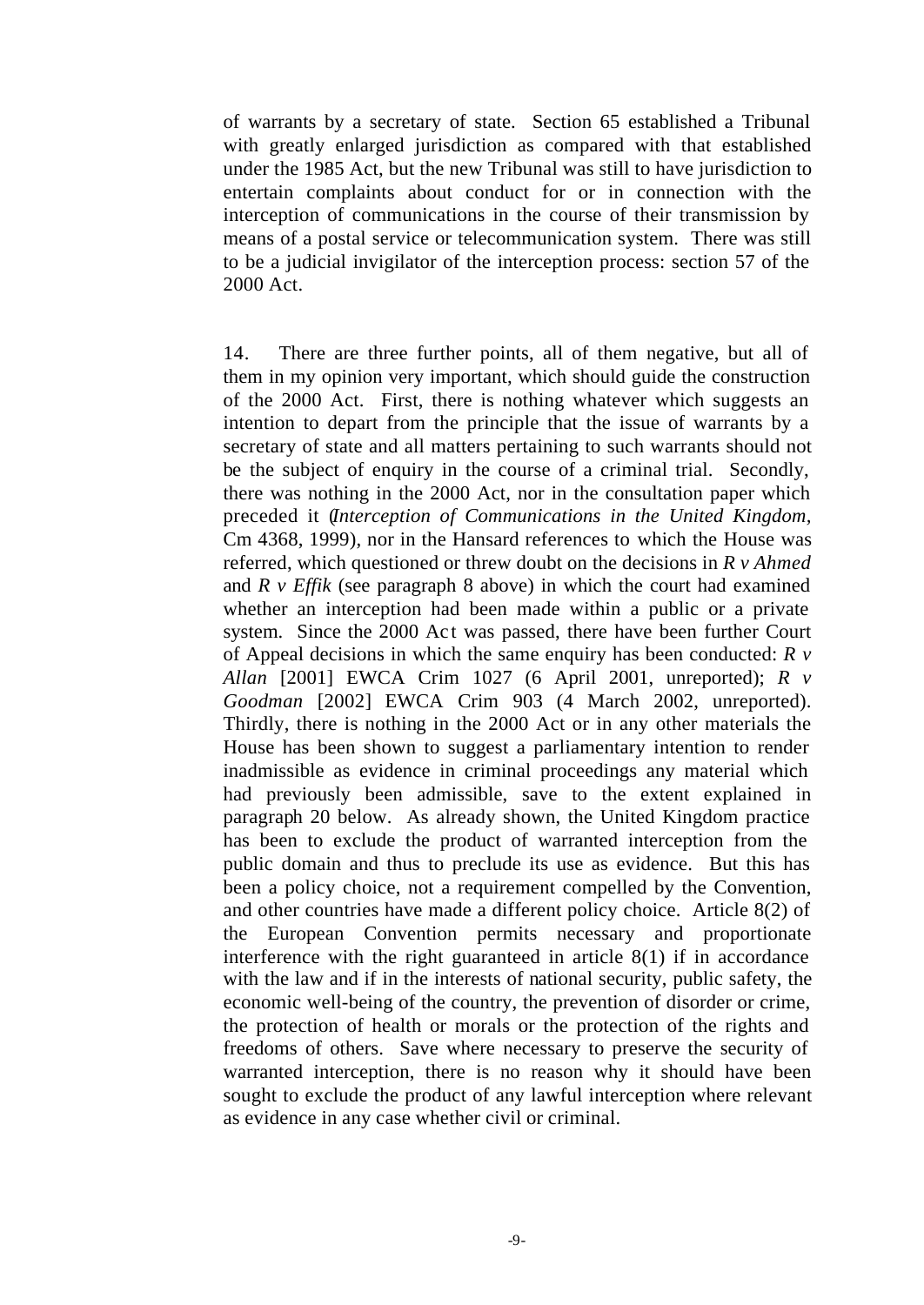15. Section 1(1) of the 2000 Act re-enacts, with immaterial differences of language, the offence created by section 1(1) of the 1985 Act of intentionally and without lawful authority intercepting in the United Kingdom any communication in the course of its transmission by means of a public postal service or a public telecommunication system. Lawful authority derives from a warrant duly issued by a secretary of state under section 5. Section 1 continues:

"(2) It shall be an offence for a person -

- (a) intentionally and without lawful authority, and
- (b) otherwise than in circumstances in which his conduct is excluded by subsection (6) from criminal liability under this subsection,

to intercept, at any place in the United Kingdom, any communication in the course of its transmission by means of a private telecommunication system".

This subsection is of course new, as is the subsection on civil liability, quoted in paragraph 10 above, which follows. The references to lawful authority and exclusion from criminal liability are clarified in subsections  $(5)$  and  $(6)$ :

"(5) Conduct has lawful authority for the purposes of this section if, and only if -

- (a) it is authorised by or under section 3 or 4;
- (b) it takes place in accordance with a warrant under section 5 ('an interception warrant'); or
- (c) it is in exercise, in relation to any stored communication, of any statutory power that is exercised (apart from this section) for the purpose of obtaining information or of taking possession of any document or other property;

and conduct (whether or not prohibited by this section) which has lawful authority for the purposes of this section by virtue of paragraph (a) or (b) shall also be taken to be lawful for all other purposes.

(6) The circumstances in which a person makes an interception of a communication in the course of its transmission by means of a private telecommunication system are such that his conduct is excluded from criminal liability under subsection (2) if -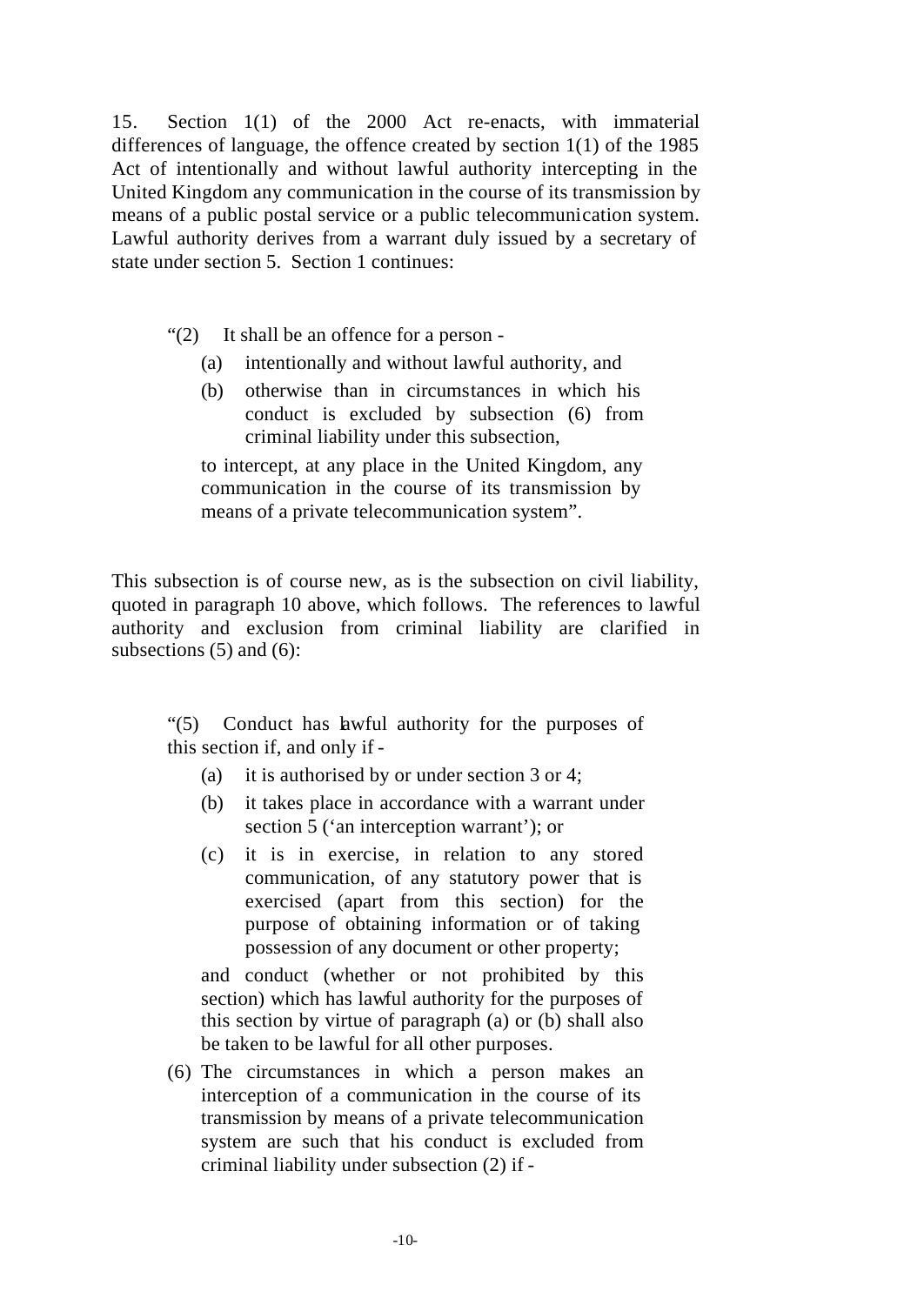- (a) he is a person with a right to control the operation or the use of the system; or
- (b) he has the express or implied consent of such a person to make the interception."

16. The first source of lawful authority to tap a private telecommunication system is defined in section 3, which so far as material provides:

"(1) Conduct by any person consisting in the interception of a communication is authorised by this section if the communication is one which, or which that person has reasonable grounds for believing, is both -

- (a) a communication sent by a person who has consented to the interception; and
- (b) a communication the intended recipient of which has so consented.
- (2) Conduct by any person consisting in the interception of a communication is authorised by this section if -
	- (a) the communication is one sent by, or intended for, a person who has consented to the interception; and
	- (b) surveillance by means of that interception has been authorised under Part II.
- (3) Conduct consisting in the interception of a communication is authorised by this section if -
	- (a) it is conduct by or on behalf of a person who provides a postal service or a telecommunications service; and
	- (b) it takes place for purposes connected with the provision or operation of that service or with the enforcement, in relation to that service, of any enactment relating to the use of postal services or telecommunications services.

The last of these subsections reproduces the effect (although not the language) of section  $1(3)(a)$  of the 1985 Act, the subject matter of which was considered in depth by the House in *Morgans v Director of Pubic Prosecutions* [2001] 1 AC 315, without any suggestion that this was a subject matter into which it could not enquire.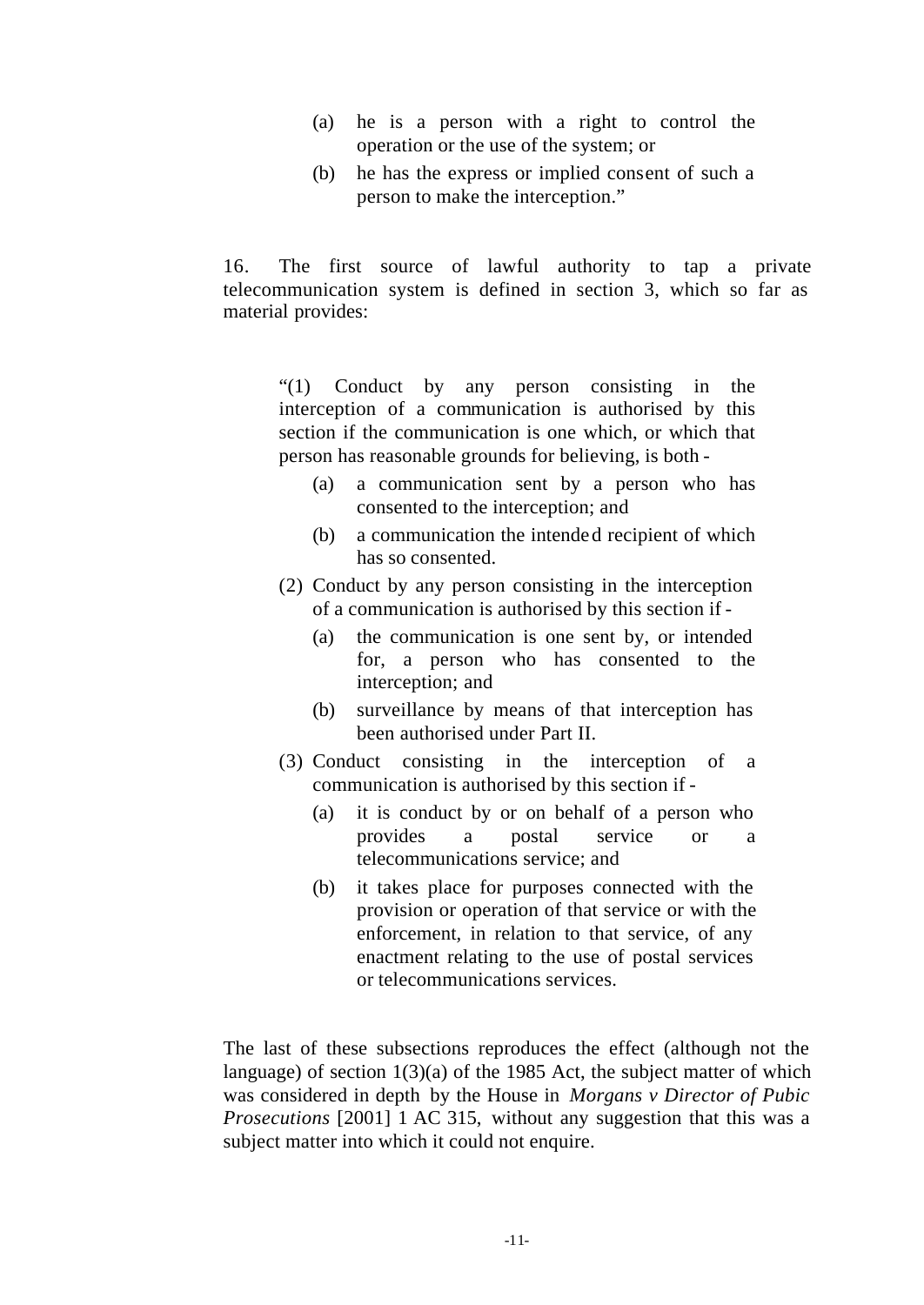17. The second source of lawful authority to tap a private, domestic, telecommunication system is defined in section 4(2) and (3), which provide:

"(2) Subject to subsection (3), the Secretary of State may by regulations authorise any such conduct described in the regulations as appears to him to constitute a legitimate practice reasonably required for the purpose, in connection with the carrying on of any business, of monitoring or keeping a record of -

- (a) communications by means of which transactions are entered into in the course of that business; or
- (b) other communications relating to that business or taking place in the course of its being carried on.
- (3) Nothing in any regulations under subsection (2) shall authorise the interception of any communication except in the course of its transmission using apparatus or services provided by or to the person carrying on the business for use wholly or partly in connection with that business."

In subsection (7), "business" is defined to include any activities of a government department, or any public authority, or any person or office holder on whom functions are conferred by or under any enactment. The section makes special provision for the authorisation of conduct taking place in prisons, high security hospitals and certain Scottish hospitals. Plainly, the provisions of this section are apt to permit an employer to monitor such matters as insider-dealing, money-laundering or compliance with regulatory requirements.

18. Section 17 of the 2000 Act, to which this reference by the Attorney General is directed, must be quoted in full. It provides:

"17 Exclusion of matters from legal proceedings

(1) Subject to section 18, no evidence shall be adduced, question asked, assertion or disclosure made or other thing done in, for the purposes of or in connection with any legal proceedings which (in any manner) -

(a) discloses, in circumstances from which its origin in anything falling within subsection (2) may be inferred, any of the contents of an intercepted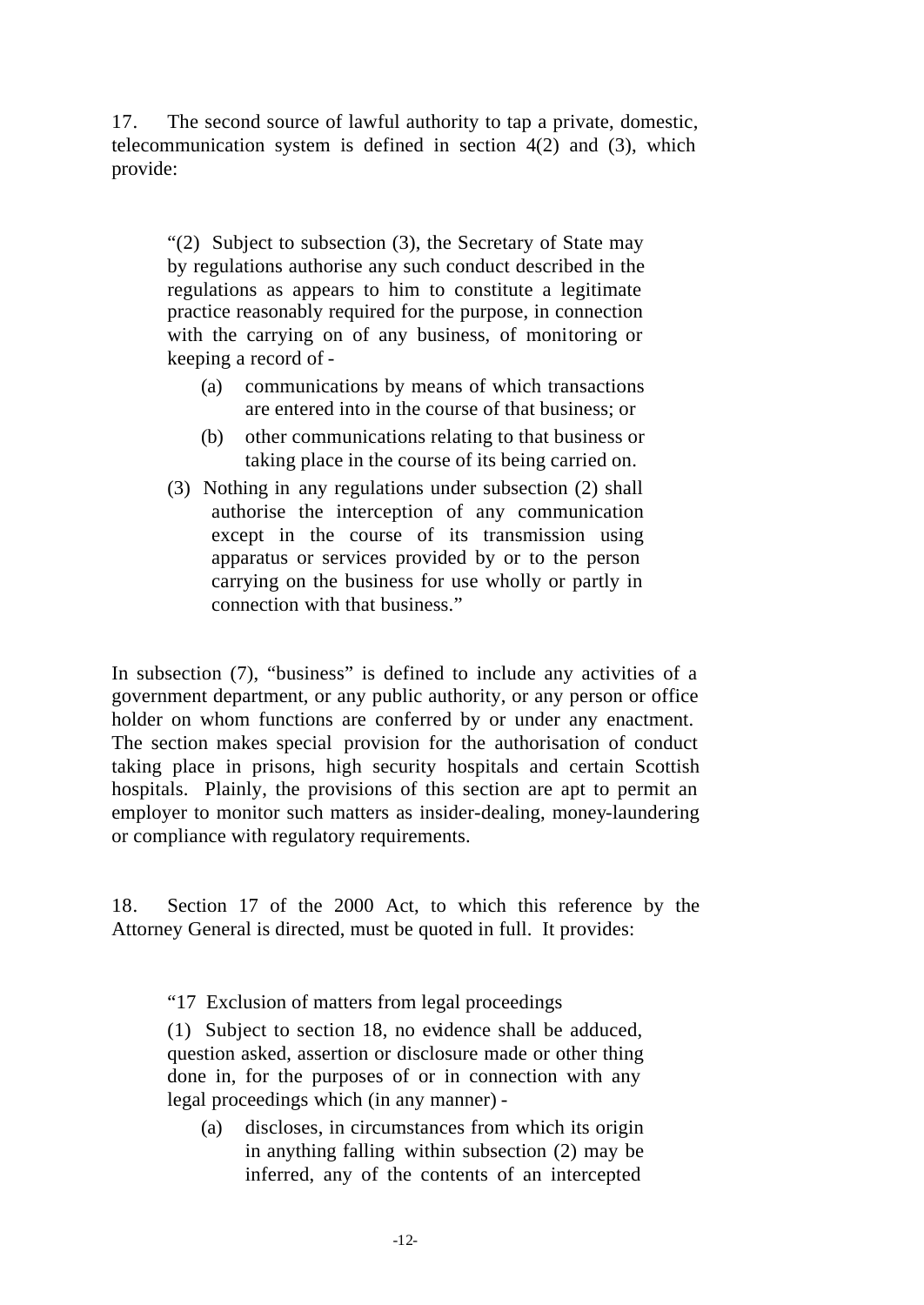communication or any related communications data; or

- (b) tends (apart from any such disclosure) to suggest that anything falling within subsection (2) has or may have occurred or be going to occur.
- (2) The following fall within this subsection
	- "(a) conduct by a person falling within subsection (3) that was or would be an offence under section 1(1) or (2) of this Act or under section 1 of the Interception of Communications Act 1985;
	- (b) a breach by the Secretary of State of his duty under section 1(4) of this Act;
	- (c) the issue of an interception warrant or of a warrant under the Interception of Communications Act 1985;
	- (d) the making of an application by any person for an interception warrant, or for a warrant under that Act;
	- (e) the imposition of any requirement on any person to provide assistance with giving effect to an interception warrant.
- (3) The persons referred to in subsection  $(2)(a)$  are -
	- (a) any person to whom a warrant under this Chapter may be addressed;
	- (b) any person holding office under the Crown;
	- (c) any member of the National Criminal Intelligence Service;
	- (d) any member of the National Crime Squad;
	- (e) any person employed by or for the purposes of a police force;
	- (f) any person providing a postal service or employed for the purposes of any business of providing such a service; and
	- (g) any person providing a public telecommunications service or employed for the purposes of any business of providing such a service.

(4) In this section 'intercepted communication' means any communication intercepted in the course of its transmission by means of a postal service or telecommunication system".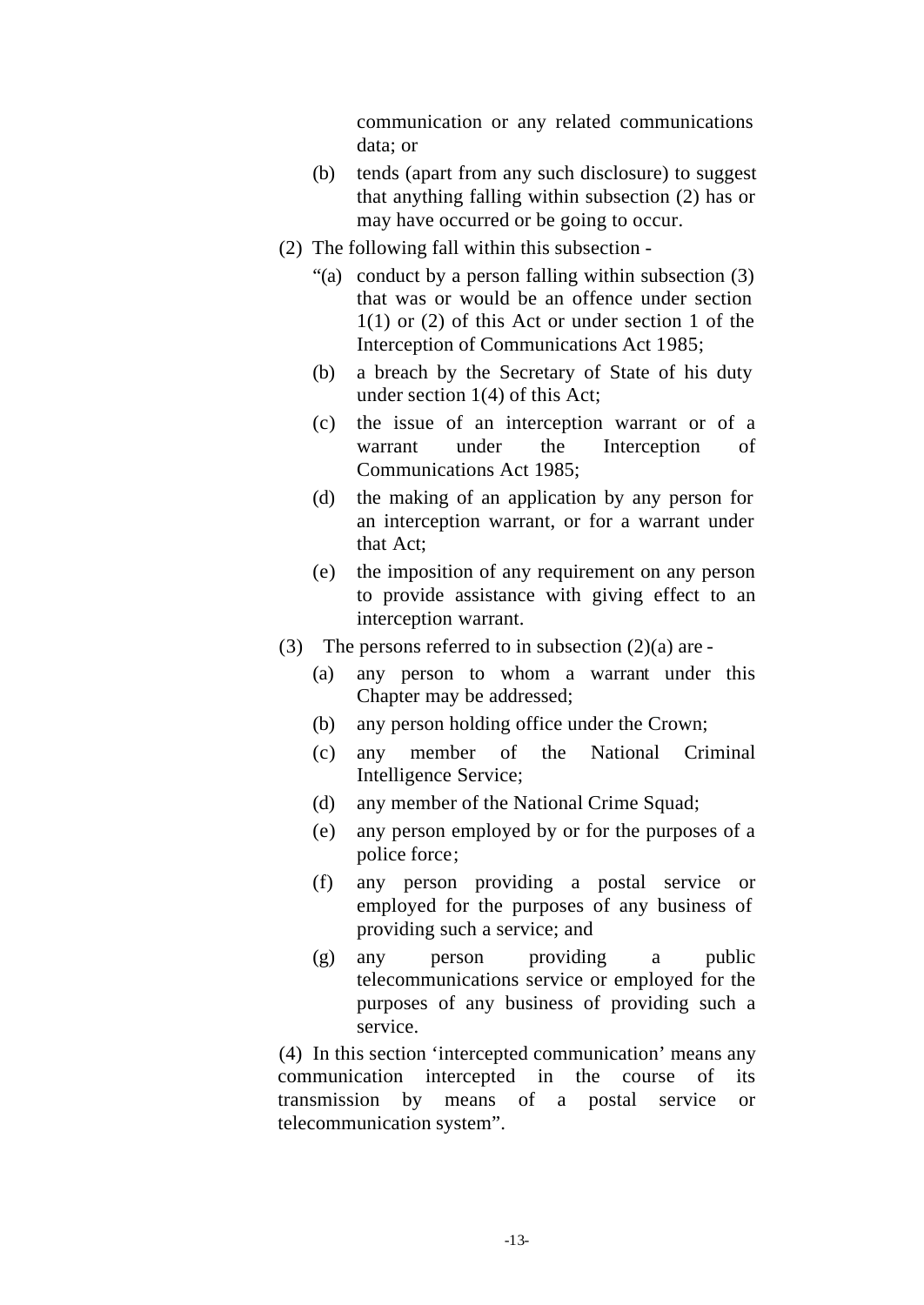Section 18, to which section 17(1) is expressed to be subject, provides for the disapplication or partial disapplication of section 17(1) in certain situations which need not for present purposes be examined. Subsections (4) and (5) of section 18 should, however, be noted:

"(4) Section  $17(1)(a)$  shall not prohibit the disclosure of any of the contents of a communication if the interception of that communication was lawful by virtue of section  $1(5)(c)$ , 3 or 4.

(5) Where any disclosure is proposed to be or has been made on the grounds that it is authorised by subsection (4), section 17(1) shall not prohibit the doing of anything in, or for the purposes of, so much of any legal proceedings as relates to the question whether that disclosure is or was so authorised."

19. These provisions plainly have the effect of excluding from the public domain in legal proceedings any product of any interception by a person falling within section 17(3) for which a warrant had been or should have been issued. If a warrant had not been obtained there would be an offence within subsection (2)(a). If it had, the matter would fall within subsection  $(2)(c)$ ,  $(d)$  or  $(e)$ . In either event, the matter would fall within subsection (2) and therefore within the prohibition in section  $17(1)$ .

20. The inclusion in section 17(2) of an offence under section 1(2) of the Act poses an obvious problem of interpretation given the very sweeping language in which section 17(1) is expressed. The requirement in section  $17(2)(a)$  that the conduct must be by a person falling within subsection (3), and the listing in that subsection of persons and bodies involved in the warrantry regime, strongly suggest that the focus of the prohibition is, as in the 1985 Act, on that regime. It is also relevant to recall that interception of a private telecommunication system is only criminal under section  $1(2)(a)$  if without lawful authority and section 18(4) expressly provides that section 17(1)(a) shall not prohibit the disclosure of the contents of a communication if the interception of that communication was lawful by virtue of section 3 or section 4. In other words, disclosure is not prohibited if the interception was lawfully authorised under those sections. It would be absurd to conclude that there could be no enquiry to establish whether the interception was lawfully authorised or not, and whether or not the interceptor's conduct was excluded from criminal liability under section 1(6). In a civil claim under section 1(3) such an enquiry would be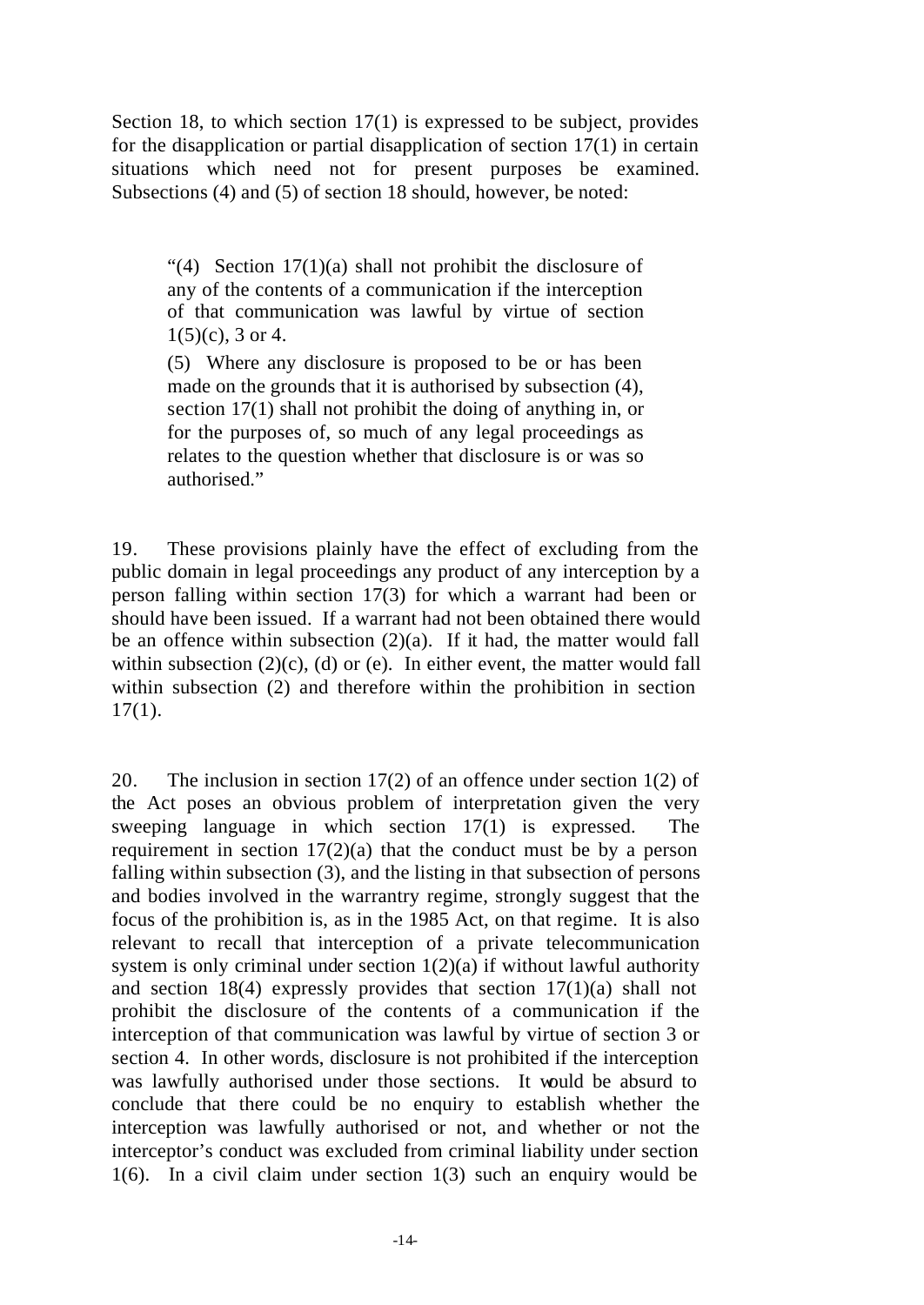inevitable. Given the obvious public interest in admitting probative evidence which satisfies the requirements of sections 1(6), 3 and 4, and the absence of any public interest in excluding it, I am satisfied that a court may properly enquire whether the interception was of a public or private system and, if the latter, whether the interception was lawful. If the court concludes that it was public, that is the end of the enquiry. If the court concludes that it was private but unlawful, that also will be the end of the enquiry. If it was private but lawful, the court may (subject to any other argument there may be) admit the evidence.

21. This construction is, in my opinion, strongly supported by the Explanatory Notes issued on the 2000 Act following its receipt of the Royal Assent in July 2000. That reference may properly be made to such material as an aid to construction of a Bill was established in *R (S) v Chief Constable of the South Yorkshire Police* [2004] UKHL 39, [2004] 1 WLR 2196, 2199-2200, para 4, following *R (Westminster City Council) v National Asylum Support Service* [2002] UKHL 38, [2002] 1 WLR 2956, 2957-2959, paras 2-6, and I have no reason to think that these Explanatory Notes on the Act differed from those on the Bill. The commentary on section 17 reads:

"Section 17: Exclusion of matters from legal proceedings

136. Section 17, subject to certain exceptions, prohibits evidence, questioning or assertion in (or for the purposes of, or in connection with) legal proceedings likely to reveal the existence or absence of a warrant. A similar provision is contained in section 9 of the Interception of Communications Act 1985, which this Act repeals.

137. *Subsection (1)* imposes the basic prohibition. It does this directly, by stating that the contents of intercepted material and associated communications data may not be disclosed, and indirectly by prohibiting the disclosure of any suggestion that actions under subsection (2) have occurred.

138. *Subsection (2)* describes the actions which may not be disclosed, including actions by persons named in subsection (3) which would constitute offences under this Act or section 1 of the 1985 Act.

139. *Subsection (3)* lists the people referred to in subsection  $(2)(a)$ . They are people who may be in possession of information about authorised interception. In paragraph (3)(b) persons holding office under the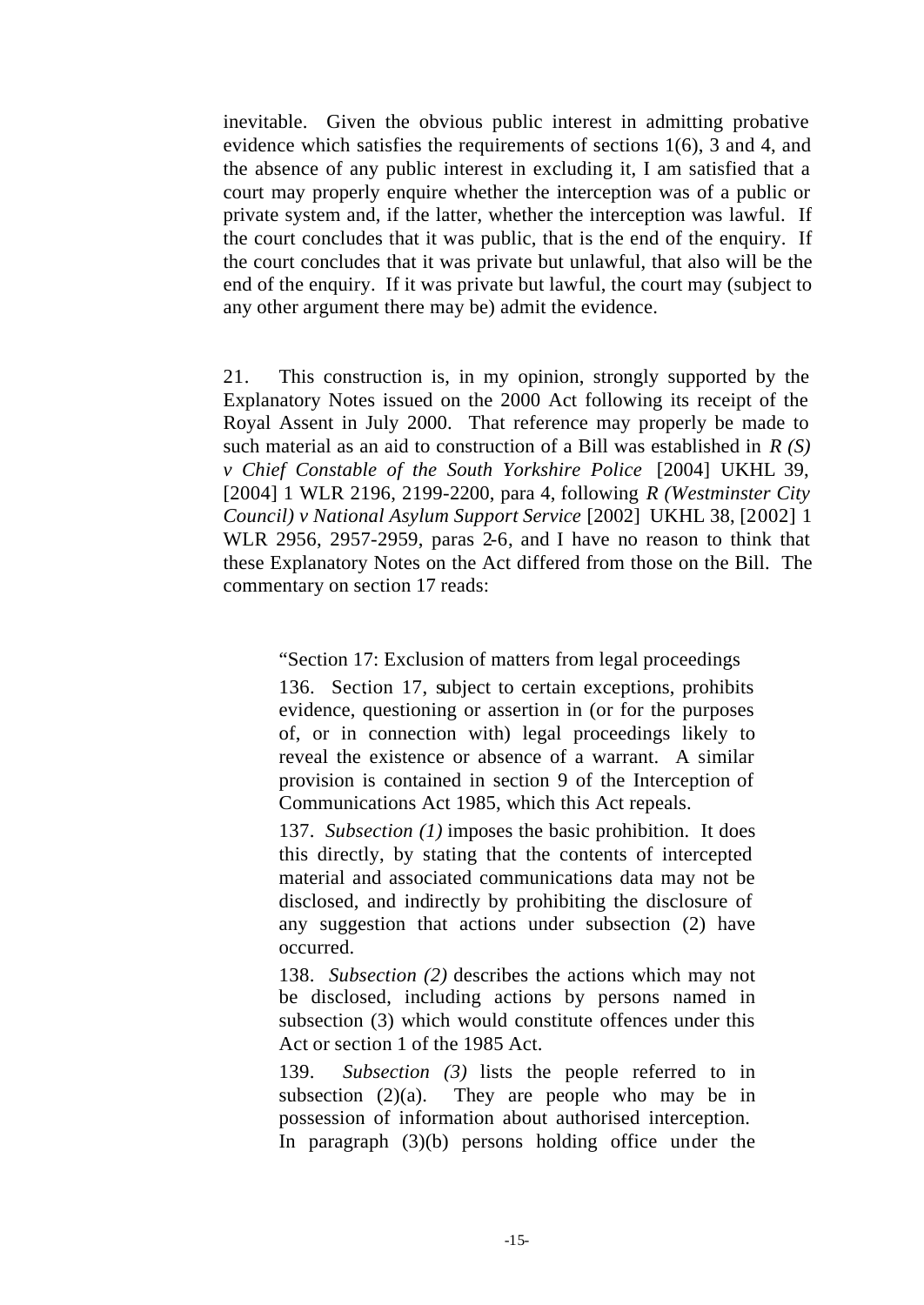Crown includes constables and, by virtue of Section 81(b), Crown servants and members of the Armed Forces."

The note on section 18(4) provides:

"*Subsection (4)* allows the disclosure of the contents of a communication if the interception was lawful without the need for a warrant by virtue of Sections 1(5)(c), 3 or 4. This means that interception carried out in those circumstances may be evidential."

22. In the case of W the interception took place before the passing of the 2000 Act and the trial took place after it. This affected the questions referred by the Attorney General which, as amended during argument in the Court of Appeal, were these:

"1. Does section 17(1) of the 2000 Act operate so as to prevent, in criminal proceedings, any evidence being adduced, question asked, assertion or disclosure made or other thing done so as to ascertain whether a telecommunications system is a public or a private telecommunications system?

2. Is the answer to question 1 above different if the evidence being adduced or question asked etc relates to events which took place before the 2000 Act came into force?

3. Where an interception of a communication has taken place on a private telecommunications system, is it permissible in criminal proceedings to ask questions or adduce evidence etc to establish that the interception has been carried out by or on behalf of the person with the right to control the operation or use of the system

- (a) where the interception took place before the 2000 Act came into force; and
- (b) where the interception took place after the 2000 Act came into force?

To the first two questions the Court of Appeal answered No, and I agree with those answers. To question 3(a) it answered Yes, and again I agree. To question 3(b) it answered "Yes, subject to the facts of a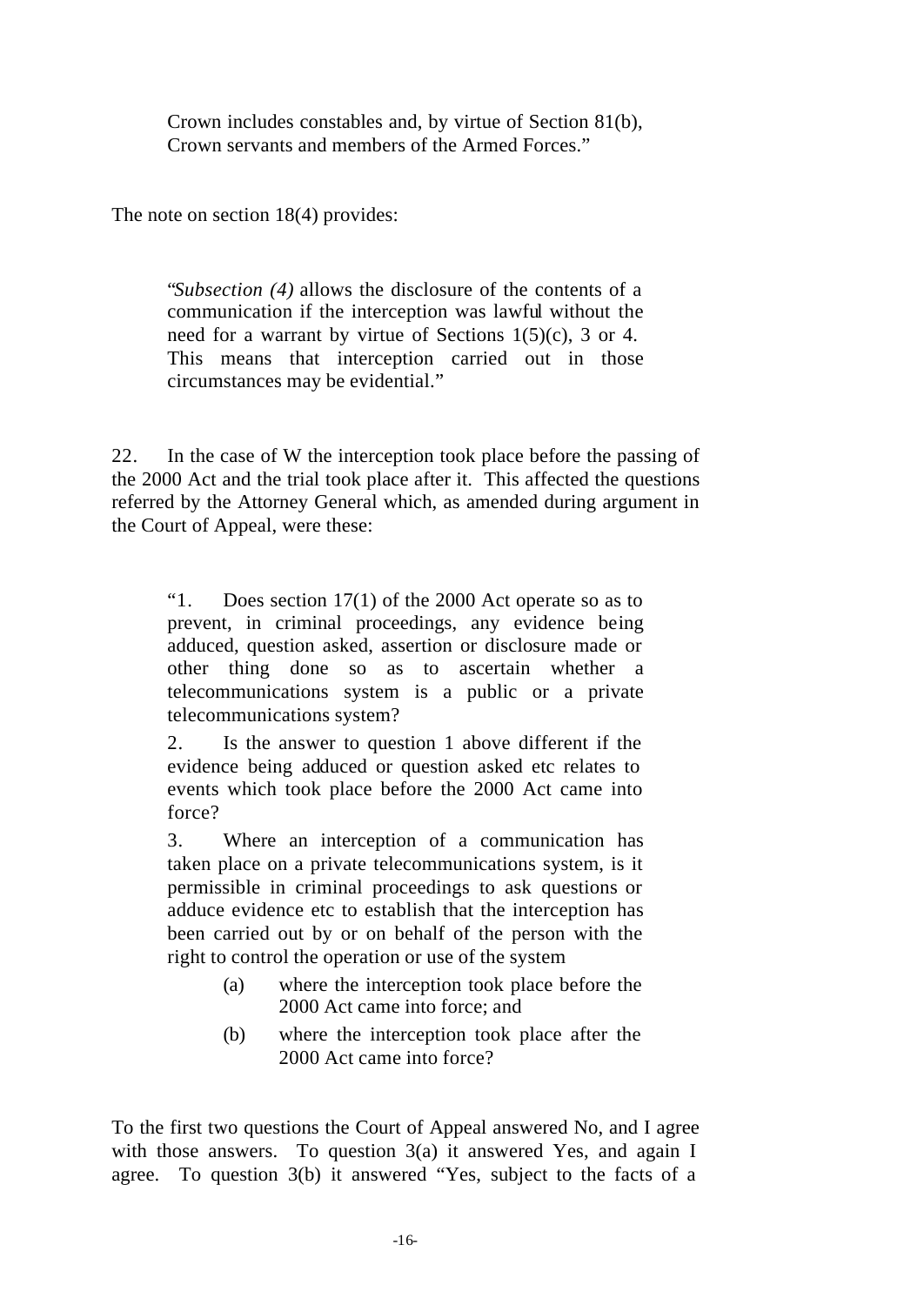particular case". While I am unsure that the qualification is really necessary, I would accept this answer also. On each of these points, I agree with the opinion of all my noble and learned friends.

## **LORD NICHOLLS OF BIRKENHEAD**

My Lords,

23. I agree with the views expressed by all your Lordships. The problem arises out of section 17 of the Regulation of Investigatory Powers Act 2000. The basic object of this provision appears to be to preserve the secrecy of the warrant system. Section 17(1) seeks to achieve this object by excluding evidence on several points. It excludes evidence tending to suggest that an interception warrant has been issued. It also excludes evidence tending to suggest that the police or other persons listed in section 17(3) have committed an offence under section 1(1) or (2) by making an intercept without lawful authority.

24. This latter provision is widely drawn. Indeed, if section 17 were to stand alone it would apply too widely. It would apply to cases where the warrant system was not in any way involved in obtaining the intercept. Interception pursuant to a warrant issued under section 5 is only one of the circumstances where a person may have lawful authority to intercept a communication. Interception may also be authorised under sections 3 or 4 of the Act, or section  $1(5)(c)$ .

25. Take a case where the prosecution assert that both the sender and the intended recipient agreed to the interception, as envisaged by section 3(1). Court investigation of whether that was the position and, if it was, disclosure in court of the contents of the intercept would not damage the warrant system. It would not damage the warrant system even if a challenge by the defendant to the assertion that the interception was authorised under section 3(1) suggested that an offence had been committed under section 1(1) or (2).

26. So section 18(4) cuts down the width of section 17 in such cases. Section 17(1)(a) does not prohibit disclosure of the contents of a communication if interception was lawful by virtue of section  $1(5)(c)$ , 3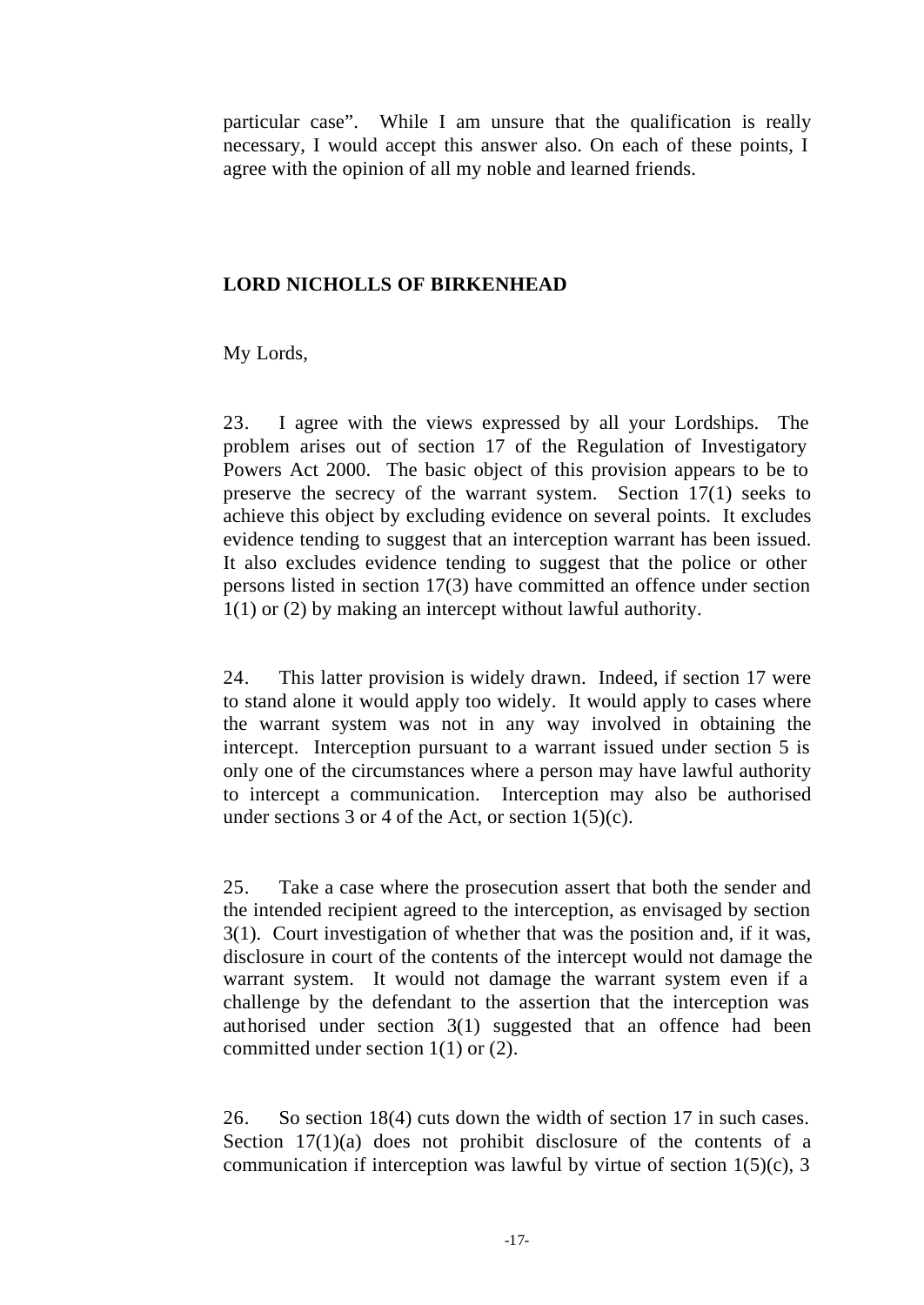or 4. Section 18(5) takes the further, consequential step of permitting the doing of anything in legal proceedings relating to the question whether disclosure was authorised on one of those grounds. This enables the defendant to have a proper opportunity to test the prosecution evidence that the interception was duly authorised as alleged.

27. Thus far there is no difficulty. The difficulty which has arisen concerns *other* ingredients of the offence created by section 1(2). No offence is committed under section  $1(2)$  if the interception is in course of transmission by a private telecommunication system and the interception was made by the person in charge of the system ('with a right to control the operation or the use of the system') or with his consent: section  $1(2)$ ,  $(6)$ . The question which arises is this: if the prosecution seeks to give evidence of the contents of an intercept as properly admissible on the basis that the interception was of a communication in the course of transmission by means of a *private* telecommunication system carried out with the consent of the person in charge of that system, can the defence advance a case that the place where the intercept occurred was part of a *public* telecommunication system even though this might involve the suggestion that an offence had been committed under section 1(1) by a person mentioned in section 17(3)?

28. Like all your Lordships I am in no doubt that the answer to this question is 'yes'. Investigating this issue, essential to the conduct of a fair trial, would not imperil the secrecy of the warrant system. Investigation of the 'lawful authority' grounds specified in section  $1(5)(c)$ , 3 or 4, essential to a fair trial when those issues are raised, would not imperil the secrecy of the warrant system, and Parliament has expressly cut down the width of section 17 to enable such an investigation to take place. The Act makes no comparable provision on the point now under consideration but it is impossible to suppose Parliament intended the position should be different. The rationale underlying the exclusionary provision in section 17 is as much absent in the case now under consideration as it is in the 'lawful authority' instances mentioned in sections  $1(5)(c)$ , 3 and 4. Section 17 must therefore be interpreted as inapplicable as much in the type of case now under consideration as it is in the cases specifically mentioned in section 18(4). Any other result would lack rational justification. It would serve no useful purpose, and would have the bizarre effect of rendering the offence-creating provision of section 1(2) nugatory in circumstances where disclosure would not jeopardise the operation of the warrant system. It would also make the civil liability provision in section  $1(3)$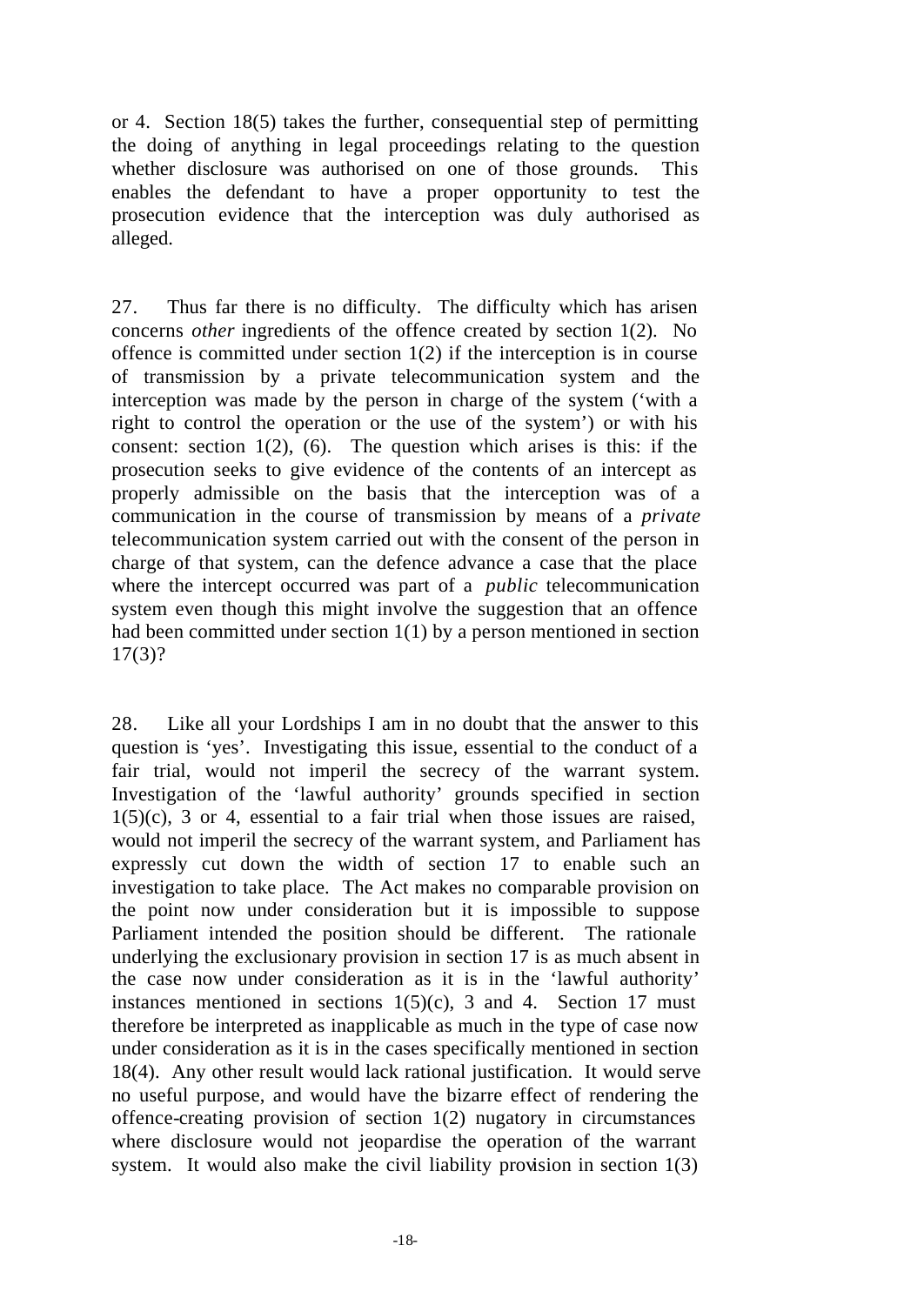unworkable. A statute should be interpreted so as to avoid such results if at all possible. I would therefore answer the questions raised by the Attorney General in the way proposed by my noble and learned friend Lord Bingham of Cornhill.

# **LORD STEYN**

My Lords,

29. The Regulation of Investigatory Powers Act 2000 is not easy to understand. On the other hand, there is a foothold or two to which one can cling in regard to the central question posed by the Attorney General, viz whether a court may investigate whether intercept material relied on by the Crown has been obtained by tapping a private as opposed to a public telecommunication system.

30. For my part, the critical matter is that explained in para 14 of the opinion of my noble and learned friend Lord Bingham of Cornhill. Before the statute of 2000 was enacted the clear understanding was that a court may examine whether an interception was made within a public or private system. Of course, Parliament could have legislated to pl ace such an examination beyond the power of the court. If that had been intended, one would have expected the structure and scheme of the 2000 Act to have made that crystal clear. Neither the text of the 2000 Act, nor any of the external aids to its construction, give any indication that such a radical change of policy was intended.

31. It is true, as Lord Bingham has pointed out, that the inclusion in section 17(2) of an offence under section 1(2) of the Act creates a linguistic difficulty given the language in which section 17(1) is expressed. In my view, however, this point is decisively outweighed by a purposive interpretation of the statute. No explanation for resorting to purposive interpretation of a statute is necessary. One can confidently assume that Parliament intends its legislation to be interpreted not in the way of a black letter lawyer, but in a meaningful and purposive way giving effect to the basic objectives of the legislation. So approached the answer to the central question is obvious: a court may enquire into the question whether tapping took place on a private system.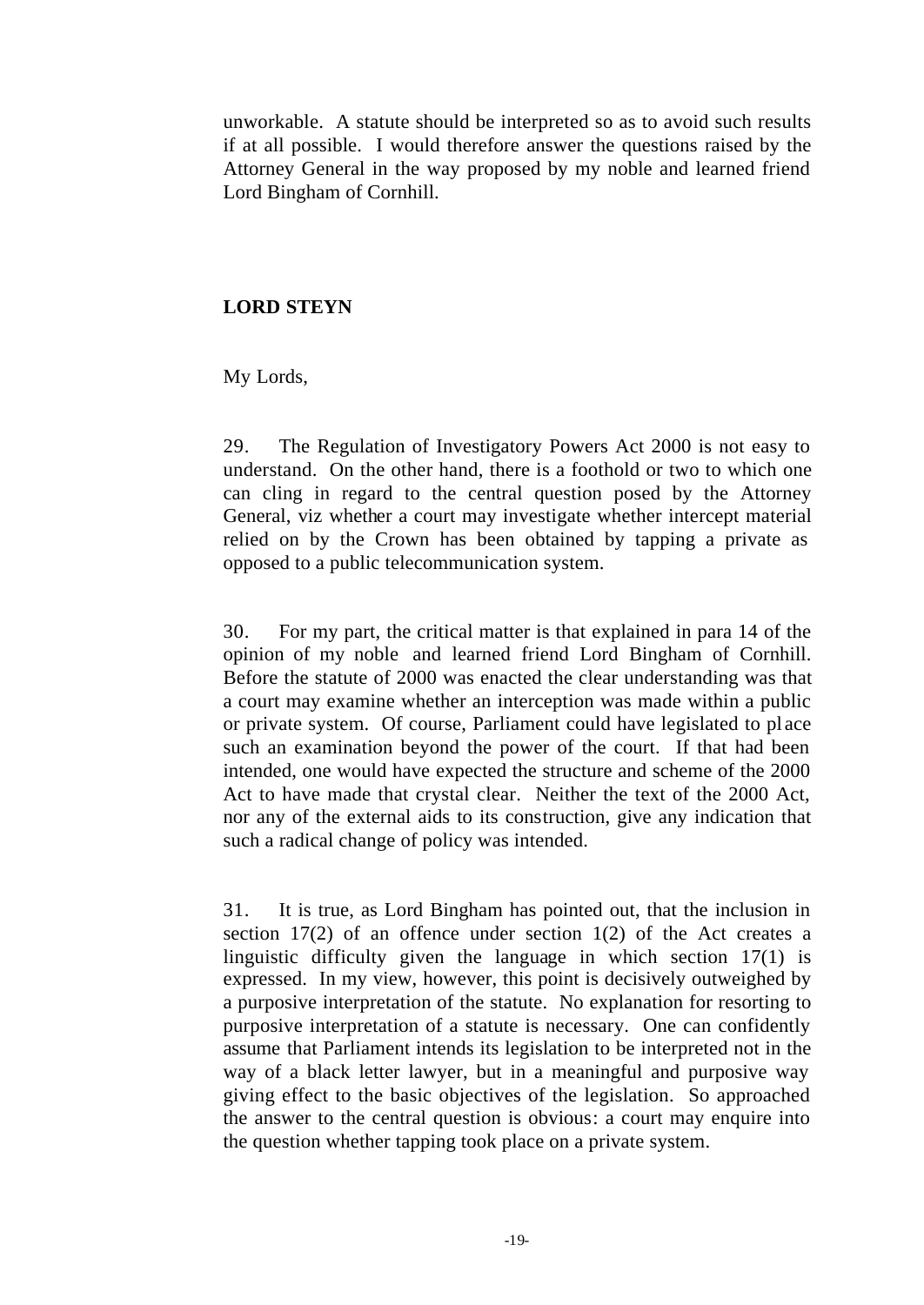32. I am in full agreement with the opinion of Lord Bingham. I would answer the Attorney General's questions as Lord Bingham proposes.

### **LORD HOPE OF CRAIGHEAD**

My Lords,

33. The crux of the problem that your Lordships have been asked to resolve in this case is to be found by comparing section 1(6) with section 18(4) of the Regulation of Investigatory Powers Act 2000. Section 1(2) of the Act creates a new offence, which is the unlawful interception of a communication in the course of its transmission by means of a private telecommunication system. With this in mind, section 1(6) provides:

"The circumstances in which a person makes an interception of a communication in the course of its transmission by means of a private telecommunication system are such that his conduct is excluded from criminal liability under subsection (2) if –

- (a) he is a person with a right to control the operation or the use of the system; or
- (b) he has the express or implied consent of such a person to make the interception."

Section 18(4) provides:

"Section 17(1)(a) shall not prohibit the disclosure of any of the contents of a communication if the interception of that communication was lawful by virtue of section  $1(5)(c)$ , 3 or 4."

34. Section 17(1)(b) of the Act provides that, subject to section 18, no evidence shall be adduced, question asked, assertion or disclosure made or other thing done in, for the purposes of or in connection with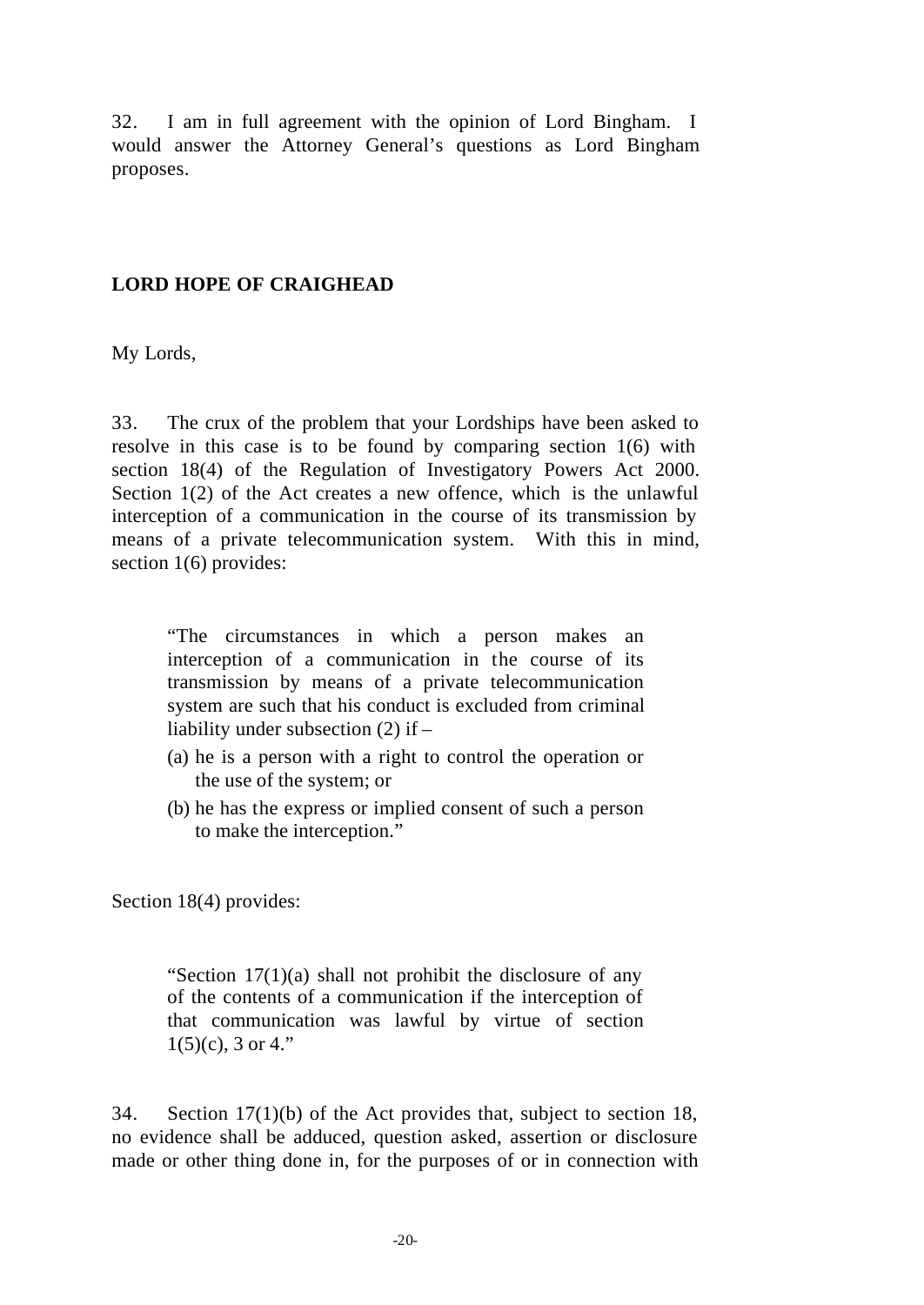any legal proceedings which tends to suggest that anything falling within subsection (2) of that section has or may have occurred or be going to occur. The conduct referred to in section 17(2) includes conduct that was or would be an offence under section  $1(2)$ . Section 18 provides a list of exceptions to the prohibitions that are set out in section 17(1). Absent from that list is a reference to section 1(6). As has been shown, section  $1(6)$  is not mentioned in section  $18(4)$ . That is however where a reference to this subsection might have been expected. Nowhere else is it provided in terms by the Act that an interception of a communication without a warrant in the course of its transmission by a private telecommunication system by a person with the right to control that system or with the express or implied consent of such a person is lawful. The furthest the Act goes is to provide in section 1(6) that an interception in these circumstances is excluded from criminal liability.

35. Mr Roberts QC for the acquitted person submits that the Act is so carefully drawn that the list of exceptions in section 18 must be treated as comprehensive. He points out that nowhere in the Act is the situation that has arisen in this case provided for. The place where one would expect that provision to have been made, he says, is section 18(4). But there is no reference there to section 1(6) and, when it is read on its own, all section 1(6) does is provide a defence to a criminal prosecution. It does not provide that an interception in the circumstances which it describes is to be regarded for all purposes as lawful. It could not, of course, go that far. That would be to preserve the defect in the preexisting system of statutory control that was identified in *Halford v United Kingdom* (1997) 24 EHRR 523. That defect has been remedied by section 1(3). That subsection provides that an interception in the circumstances which it describes which is made without lawful authority shall be actionable at the suit or instance of the sender or recipient, or intended recipient, of the communication. The conclusion must be that it would not have been consistent with the way in which the Act has been drafted to include section 1(6) in the list of exceptions that section 18(4) sets out.

36. The question then is whether what Steyn LJ helpfully described in  $R \nu$  *Effick* (1992) 95 Cr App R 427, 432 as "the forbidden territory" is drawn in this Act in such a fashion as to preclude any evidence being adduced or question asked in order to ascertain whether a telecommunication system which has been used to transmit a communication that has been intercepted is a public or a private telecommunication system. One has only to look at section  $1(3)(a)$  to see that there can be only one answer to that question. As Mr Perry for the Attorney General was right to point out, the question whether the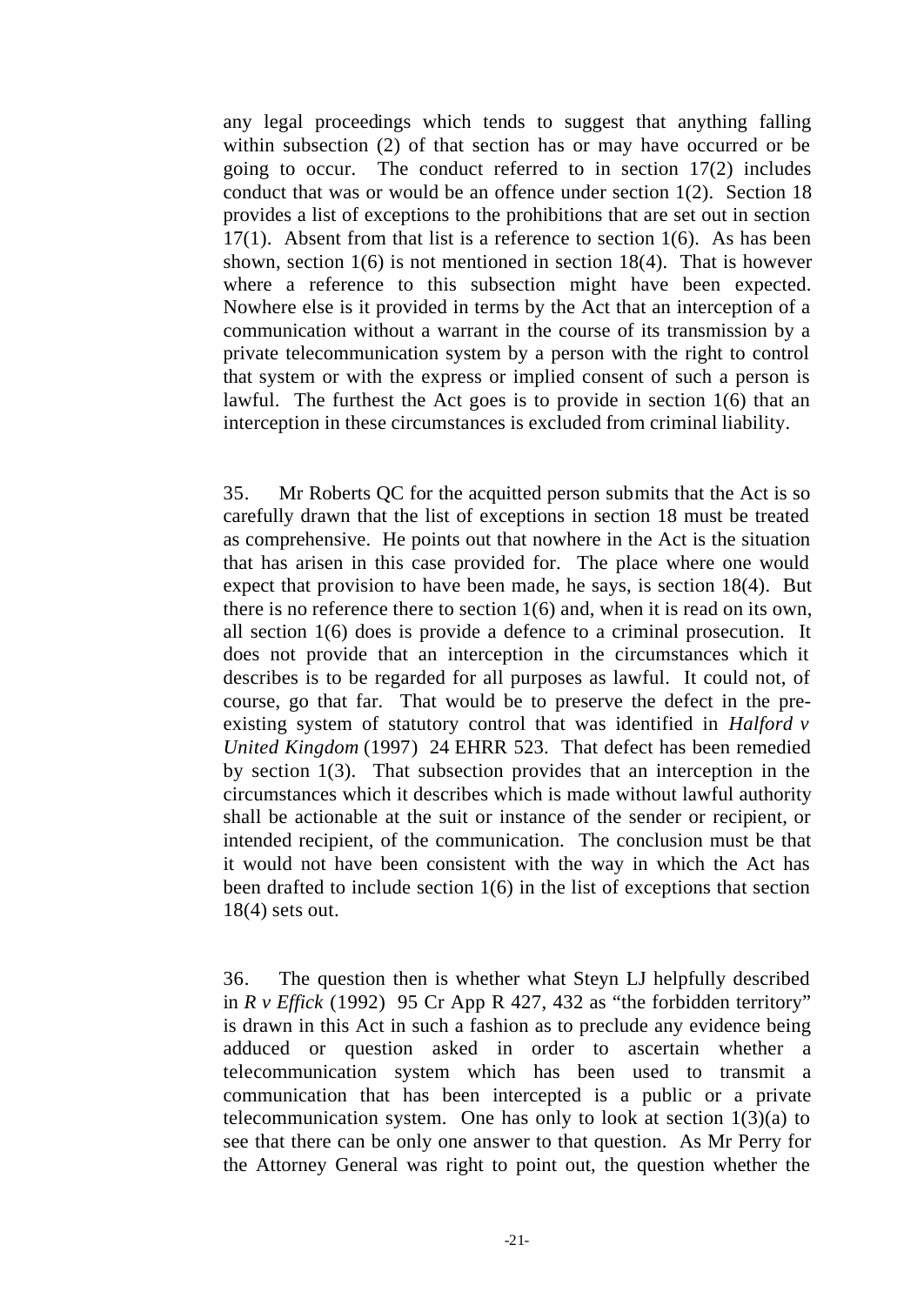interception of the communication with the consent of a person having the right to control the operation or use of a private telecommunication system was made in the course of its transmission by means of the private system must be capable of being explored in the civil proceedings which are provided for by that subsection. Otherwise the mere assertion that the system was a public and not a private system would defeat the right of action. The Act does not say in terms that this is a question that can be explored in evidence in these proceedings, and the absence of a reference in section 18 to section 1(3) in its list of exceptions to section 17 might be said, if Mr Roberts is right, to indicate that this is prohibited. But it is plain that the question must be capable of being explored in evidence if effect is to be given to section 1(3).

37. One answer to the problem which this case raises, therefore, might be to say that a rectifying construction should be given to the Act of the kind described by Lord Herschell LC in *Institute of Patent Agents v Lockwood* [1894] AC 347, 360, when he said:

"You have to try and reconcile [the provisions] as best you may. If you cannot, you have to determine which is the leading provision and which the subordinate provision, and which must give way to the other."

But I do not think that it is necessary to go that far. The statute does not in terms prohibit the line of questioning that was sought to be developed in this case. On the contrary, section 1(3) opens the door to it in civil proceedings. And, if the door is open in civil proceedings, why should it not be open in criminal proceedings too in a case where the question whether the communication was by means of a public or a private telecommunication system is a relevant question?

38. In *Morgans v Director of Public Prosecutions* [2001] 1 AC 315 Lord Mackay of Clashfern explored the problem of reconciling the prohibition in section 9 of the Interception of Communications Act 1985 with the exception to the offence created by section 1(1) of that Act which was set out in section 1(3). He said, at pp 319-320, that a construction of section 9 should be sought which gave effect to the limits of the scheme of the Act described by Lord Mustill in *R v Preston* [1994] 2 AC 130, namely that the scheme described did not apply except to situations in which a warrant was required and where, without it, the interception would be without statutory authority: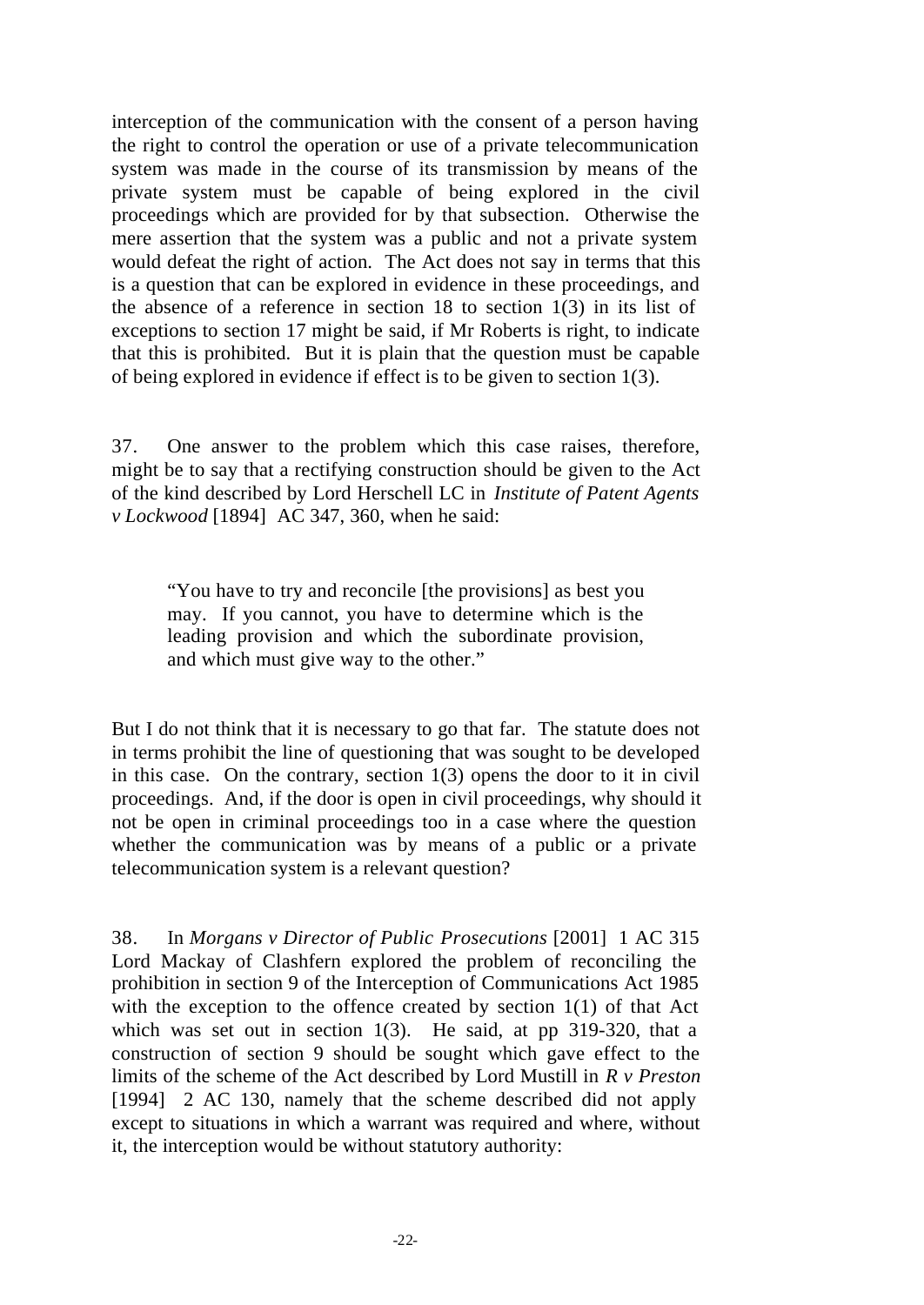"The challenge is to find a construction of section 9 which would provide a workable boundary. The difficulty is that any discussion in evidence of the question whether a particular exception to section 1 applied would be in essence a discussion of whether or not the interception resulted from an offence under that section. I have reached the view that this is best dealt with by saying that in construing section 9, it should not apply where the proceedings are for the enforcement of any enactment relating to the use of postal or public telecommunications services or where the proceedings relate to communication being transmitted by wireless telegraphy and the communication is intercepted by the authority of the Secretary of State."

39. The particular problem which Lord Mackay was discussing in *Morgans* has been dealt with expressly by section 18(4) of the 2000 Act, which provides that section  $17(1)(a)$  – which has replaced section  $9(1)$ of the 1985 Act – shall not prohibit the disclosure of any of the contents of a communication if the interception of that communication was lawful by virtue of sections  $1(5)(c)$ , 3 or 4. Section 3(3) authorises the interception when it takes place for a purpose associated with the provision or operation of a telecommunications service. It puts that material expressly into the permitted territory. But the way in which Lord Mackay solved the problem is, I believe, open to your Lordships in this case also. That was the view of the Court of Appeal, and I too would adopt it: see [2003] 1 WLR 2902, 2928, paras 93-95.

40. The forbidden territory is now much more closely and carefully defined by the 2000 Act than it was by the 1985 Act. Nevertheless I think that a workable boundary between what is forbidden and what is not can be said to exist where the only questions to be explored in evidence are whether a telecommunication system is a public or a private telecommunication system and, if so, whether the interception was made by or with the consent of the person with the right to control the operation or use of that system: see section 1(6). These, plainly, are questions that can be explored as a defence to a prosecution under section 1(2) of the Act, and as has already been said the question whether the telecommunication system was a private system must be capable of being explored if effect is to be given in civil proceedings to the remedy which is provided by section  $1(3)$ . So it cannot be said to be contrary to the policy of the Act to hold that these questions are outside the forbidden territory. The policy of the Act, as the conduct referred to in section  $17(2)$  and the list of the persons referred to in section  $17(3)$